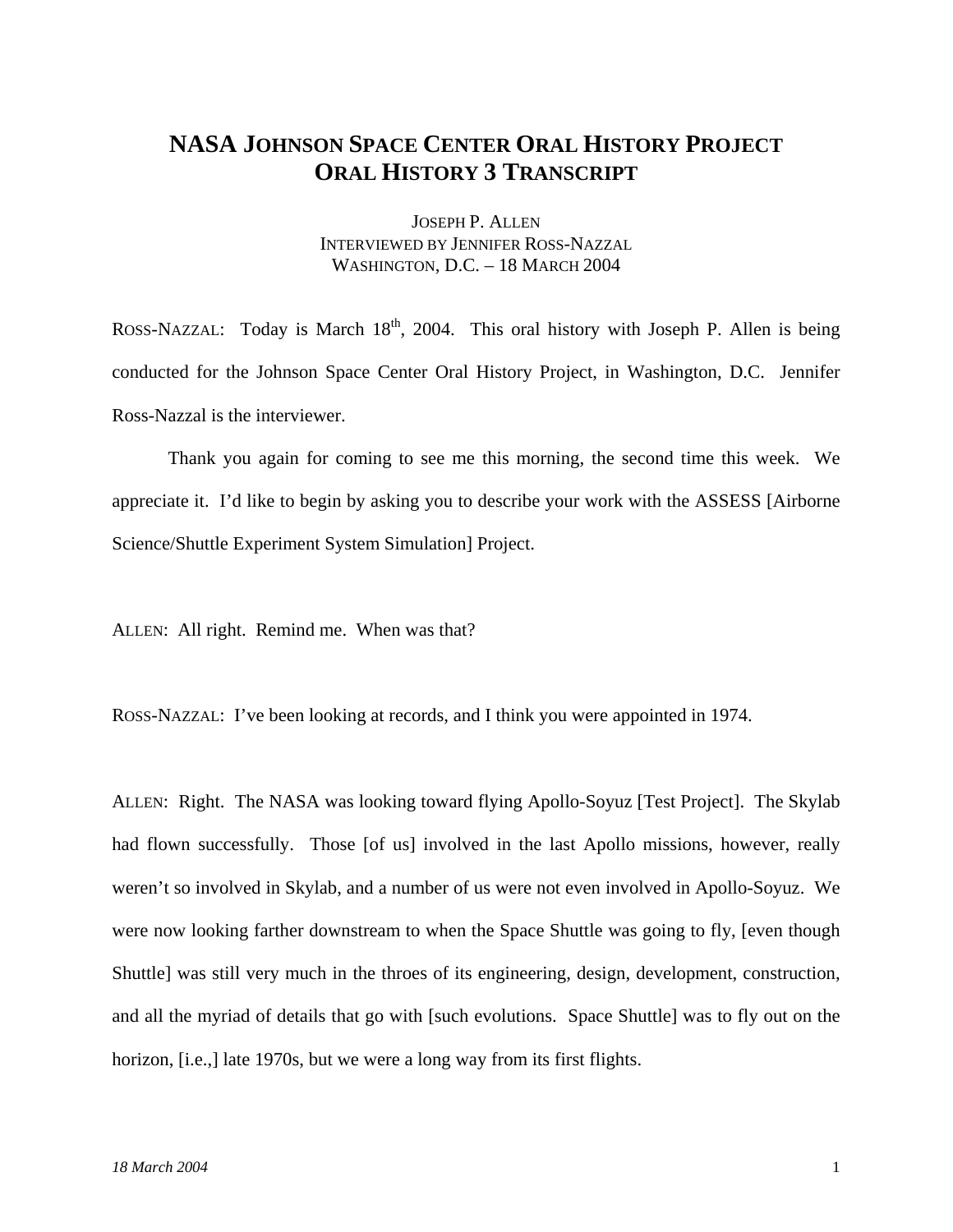[In the early 1970s], a decision was made by NASA and international parties to accommodate research persons aboard the Space Shuttle from nations other than the United States, and part of that negotiation, a very important part, involved the European Space Agency, [ESA. European scientists] had become an increasing force in scientific research in space as America pursued the Apollo Program. The Europeans were quite keen to participate with the United States, using the now-being-developed Space Shuttle if they could.

As their part of the bargain, [ESA] agreed to develop and build something that went by the term of Spacelab. Not an easy project, because it was to be manned—in other words, populated by people—so it had to meet all those requirements, and Europe had had no experience with humans in spaceflight at all. The Europeans asked for and were given some help in that regard by the Americans. As part of that [effort], I became involved in some teams of people that looked at the various Spacelab designs from the point of view of a flight crewman. Would [Spacelab] meet NASA standards? Would [it] meet the standards of good laboratory space, volume? Would [it] accommodate researchers [who would be working in the space environment]?

I made, I think, at least two trips to Europe, maybe three, as we looked at these evolving designs. Before joining NASA, in 1959-1960, I had been a student of physics and mathematics in northern Germany, and quite by coincidence, one of the major [Spacelab] contractors was in Bremen, northern Germany, which was not far from where I had been a student many years earlier, [thus] it was great fun for me to return, because I did have a skill in the German language and I thoroughly enjoyed meeting the German engineers and scientists [who] were becoming involved in this European-wide effort. I had some great times there.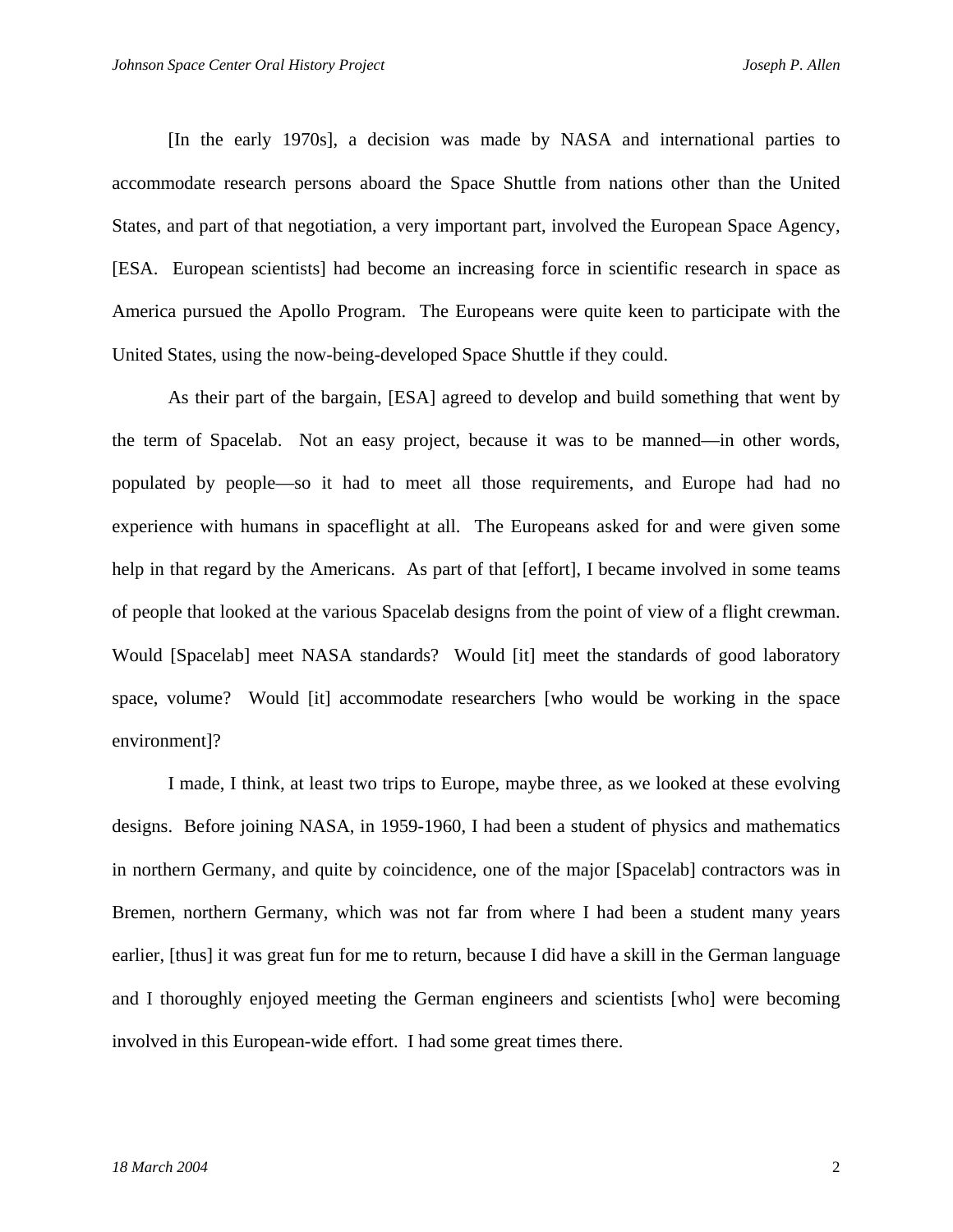An individual by the name of Klaus Berge was a principal engineer in that Spacelab effort, and he and I are still quite good friends today. [Klaus] had important responsibilities for European space efforts up to just the last few years. I think he's just retired from that. I made other friends at ESA, including I made the acquaintance of a man that was the head of ESA, [Reimar Lüst]. …

NASA is very good at [inventing] simulations to try to understand how events might unfold later on. We simulate spacewalks by going underwater in weightless environmental test facilities. In using them, we really build the choreography for a spacewalk and we prepare the endurance of the astronauts that will do the spacewalk. We do many other kinds of simulations, [as well], and it occurred to us that maybe we ought to [simulate] doing research in a volume the size of a Spacelab, in conditions that were not unlike living aboard the Space Shuttle.

We set out to do this in a simulation called ASSESS, which I won't remember what [the acronym] stood for, but we used NASA research airplanes that were stationed out at NASA Ames [Research Center, Moffett Field, California], and we would confine research crew members to quarters that were similar to the quarters aboard what would later become the Space Shuttle, and we actually carried out real research, using airplanes [being flown to do] research. This had nothing to do with zero gravity, but it did have to do with confining research scientists in teams working for a period of about a week, eating and sleeping where you're working. I do believe some useful information came from [these simulations].

Let me now go back to the European journeys. I had worked in Outlook for Space with Max [Maxime A.] Faget, and it turned out Max, who was the Chief Engineer of the Manned Spacecraft Center, later to become the Johnson Space Center, had [finished] his major work as Chief Engineer on the Space Shuttle. The Space Shuttle was now in construction and testing,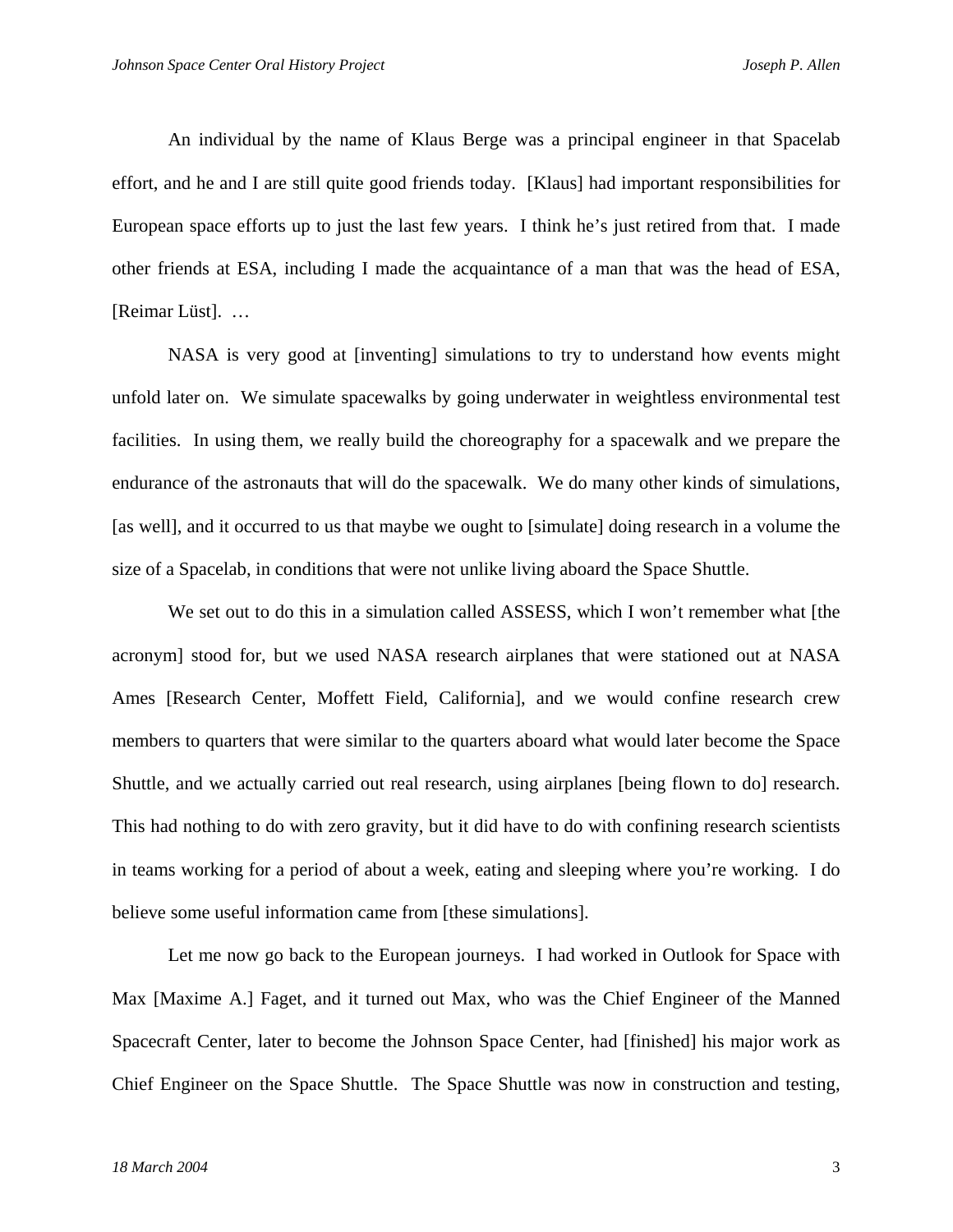and he turned some of his engineering attention to the development of the Spacelab, the engineering of the Spacelab, and he and I traveled in Europe to this end. So, once again, we're kind of traveling [and] working [together, he] as the engineer and designer, and I [as the] the operator of machines that would be operated [in space]. …

This was always fun for me. It later became important for me, because when I left NASA in 1985, I very deliberately set about making an important decision as to where I would go next. I was [forty-eight] years old. I had time for one more profession, at most, and I wanted to be careful as to what I chose to do. I realize this is a bit of a digression, because I've gone around to the end. My choices [in 1985] were really go back into the university from whence I had come eighteen years earlier. I gave some thought to that. My feeling was I would have to go back to the university and refurbish myself as a physicist … for at least a year, maybe two years. Financially, that would have been very difficult for me to do. I had a family by then and would have had no paycheck.

I [also] could step down from flight status and stay as an official at NASA, and I pursued that [possibility]. However, I had at one time been an assistant administrator of the agency, and so I thought it would be a step backward if I were to do anything less. Possibly I [could] have [become] a Center Director. There just did not seem to be an opportunity to do that though, [and] NASA [certainly] was not jumping at my suggesting [this career move]. ... So my stepping off of flight status pretty much means I would leave NASA, [and leave the world's best job title, astronaut].

[My] third [choice] was to go into the private sector. Flown astronauts were, in those years, still sought after; there was no question about that, rightly or wrongly, and I was pursued by numbers of big aerospace corporations, which I appreciated. But, I was worried because they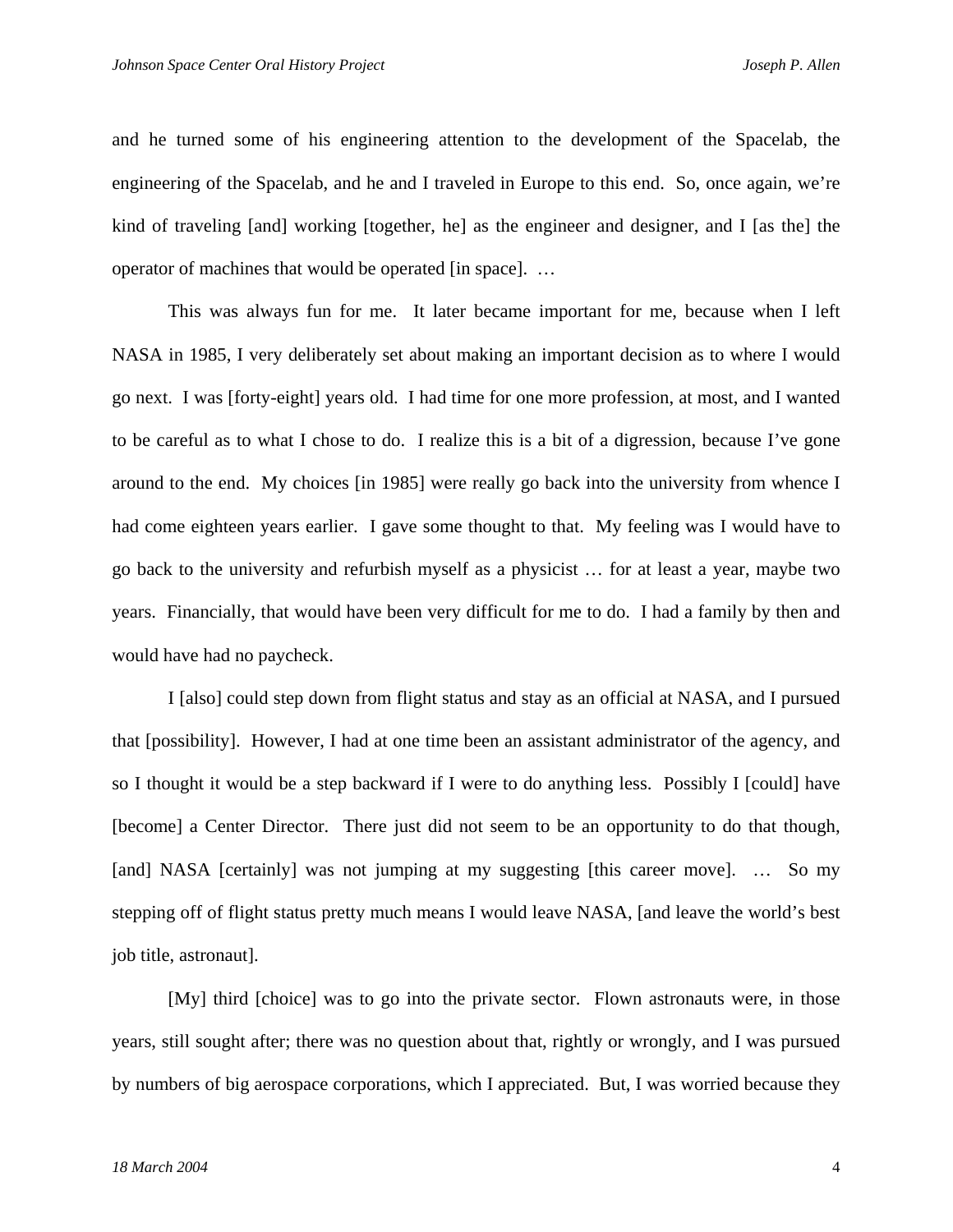represented the business world and I knew nothing about the business world. I had a hard time imagining why they would put me in a position of some responsibility where I really didn't understand how business worked. I came to the conclusion that if I were to go into the business world, I should start in a small business—if not a mom-and-pop grocery, at least something that was akin to it and that had a technical element, because I was, after all, a scientist and a technical person.

Max Faget, in the beginning of 1985, had started a small space company called Space Industries [Inc.], and when he learned that I might be considering leaving NASA, [he] was waiting on my front door to hire me. [Max] was [very] keen on my coming with his company. [I thus agreed to join] Space Industries. I was about the fourth or fifth employee there. Again, this is outside the purview, maybe of the NASA history, but [it does involve NASA projects and former NASA workers]. We had an office in a strip shopping mall on Bay Area Boulevard, not exactly above a 7-11 [store], but very close to it.

One of the first meetings I attended was to determine such things as a logo, if we could, and we had to decide on what the address of the company would be, which seems peculiar, because we had a street address [on] Bay Area Boulevard. But as you yourself might know, the post office does not care if you ["place" Bay Area Blvd. in] Houston, Texas, [or Webster, Texas], as long as you have the zip code correct, 77058. Well, we were a space company, so all the [males], myself, Max, and the two other men, wanted [the address] to be Space Industries, Bay Area Boulevard, Houston, Texas.

Our colleague, the single female in the office, Beverly Braddy, told us that the address would be Webster, Texas, and [this decision] was not negotiable, because she was the mayor of Webster. [Laughs] Which she was. ... So Max said, "Beverly, you're exactly correct.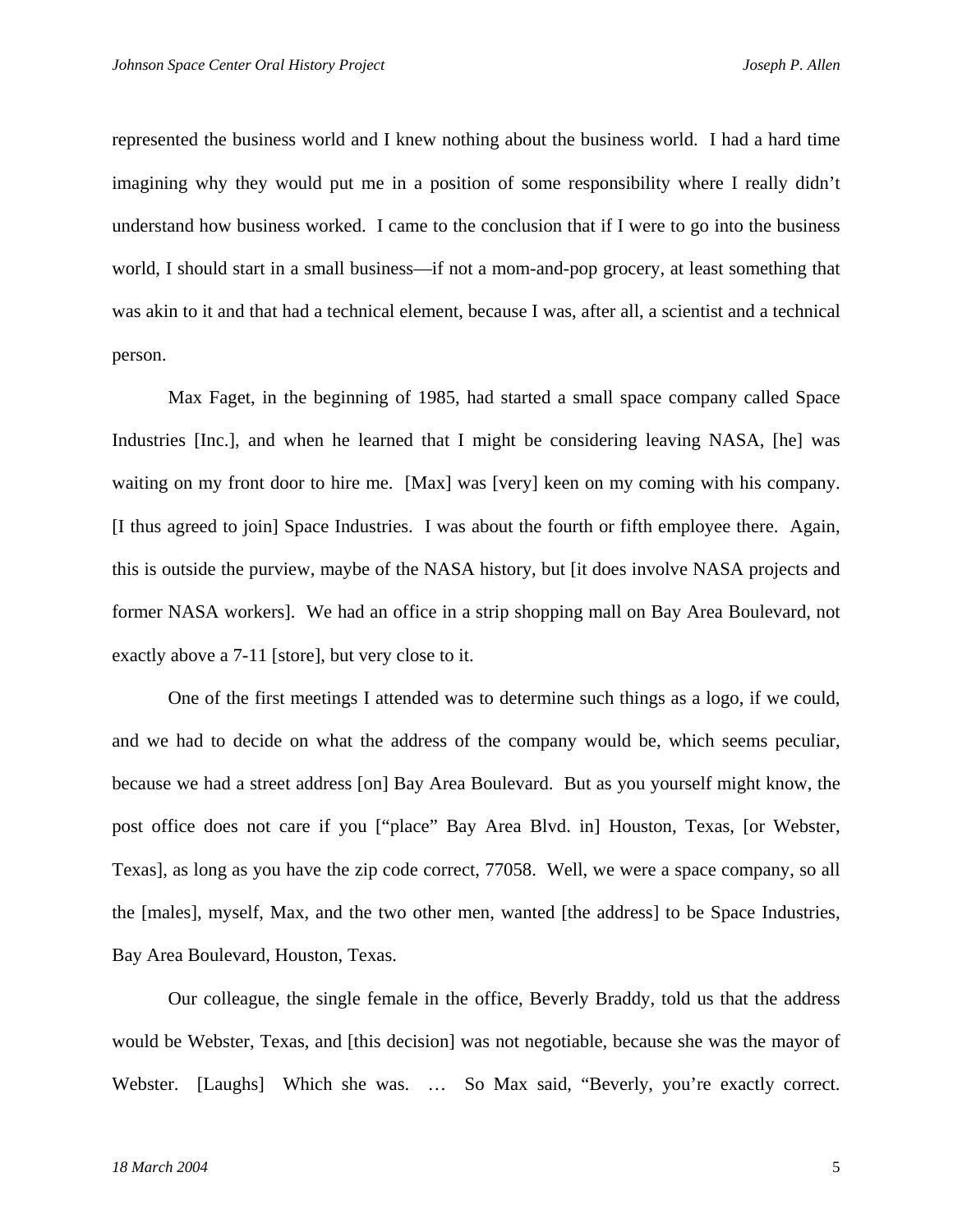[Webster] it will be." I like to think [Max's accepting Beverly's argument] set the tenor for our company going forward, because we worked like many other companies, except we weren't as military and as autocratic as most companies—[a spirit we kept to the end].

Let me come back, Jennifer, to the acquaintance that I made at the European Space Agency. I had been in Germany as a student as a Fulbright scholar [in the late 1950s. As a consequence], I was called by a gentleman in Berlin [Germany] about five years ago, right at the turn of the century, and he asked if I could come back to Germany and give a series of fireside lectures to celebrate the fiftieth anniversary of the Fulbright scholarships in Germany. I was surprised to get that call, and I was also surprised to know that I had been one of the first Fulbright scholars there. …

I would give [these lectures] in conjunction with a German who had been a Fulbright scholar in America. The German was the gentleman who had run ESA, [Reimar Lüst]. … I had gone into the university in Kiel [Germany], Christian Albrechts University and studied physics. He had come to Chicago [Illinois] and he had studied physics, and he had continued for several more years [after getting his Ph.D]. Again, our paths had crossed [earlier] because he had been the head of ESA. Neither of us had any idea that we had [the Fulbright scholarship experience] in common.

[Dr. Lüst] was utterly charming and a wonderful person to be on a lecture circuit with. He was [then] retired, but very interested in NASA and very interested [still in space research]. I learned during that time that he had been very competitive [to win his] scholarship because he had a good command of English. He had gotten the good command of English as a seventeenyear-old boy in a prisoner-of-war camp in El Paso, Texas. [Ironically, Dr. Lüst] had been a submariner in submarines built in Kiel, Germany, where I had been a student. His submarine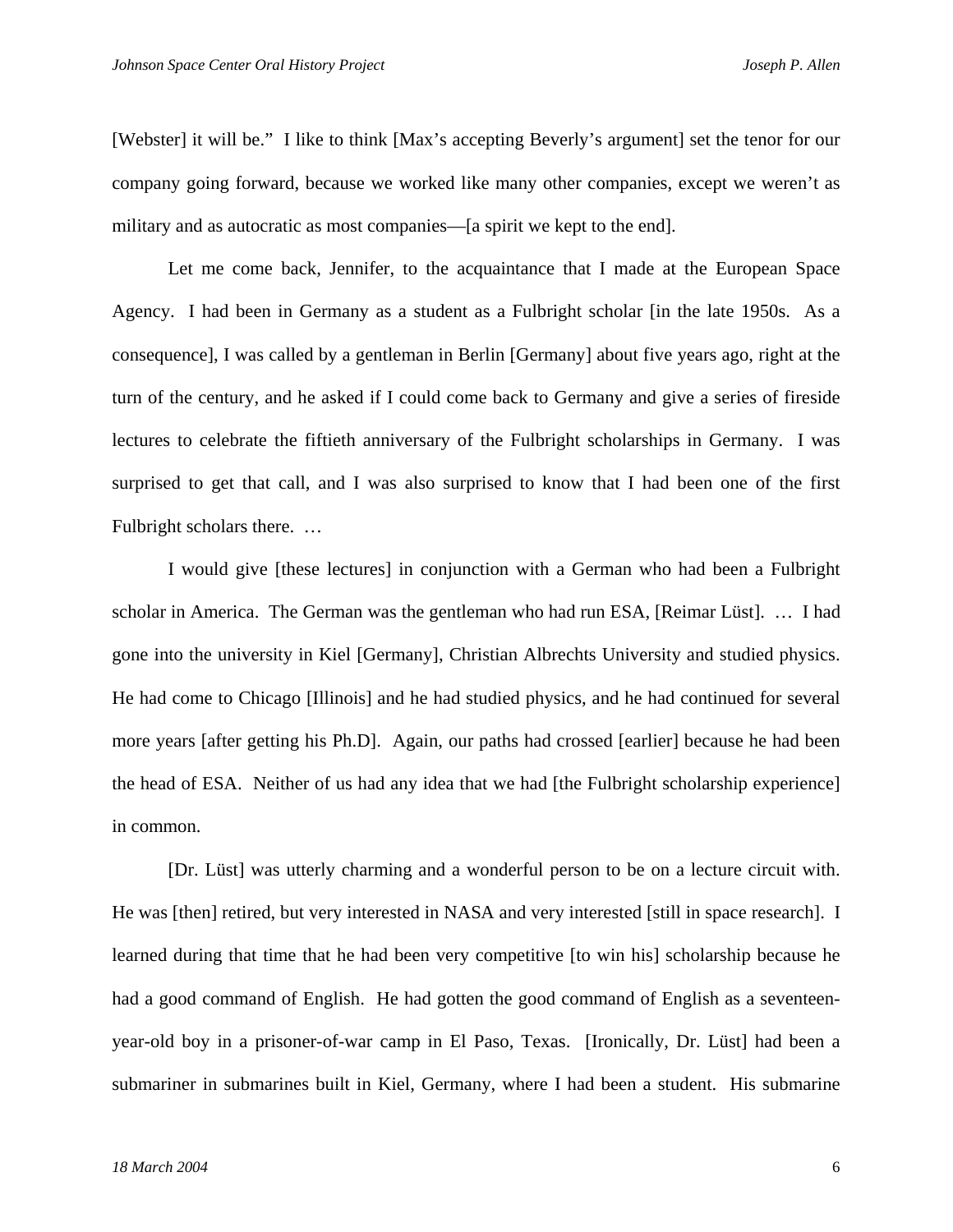was sunk by Americans, and he had escaped, floated to the surface of the ocean and was picked out of the ocean and taken to a prisoner-of-war camp. Obviously, he was very lucky to be alive. He had nothing but admiration for Americans and the way they treated him as an enemy soldier. He had learned English and [many years later] gotten his education in America, so [his] was really a wonderful, wonderful story. I mean, there's a history story to be told right there. …

I think that's a sufficient thing to say about ASSESS and Spacelab.

Oh, I do have a thought about Spacelab. The Spacelab was successfully built by the Europeans. At least one, maybe two, I can't remember, three, were brought to the United States. It ultimately flew aboard a Space Shuttle, but it would have been [STS-9]. … [Sadly, Spacelab] cost hundreds of millions, probably several billions of dollars, and I think it flew only two or three times. Very, very inefficient use of hardware, which is certainly not to NASA's credit. …

Then NASA itself pursued other [equipment to use within the Shuttle]. Other than Spacelabs, it pursued something called a Spacehab, which [it] used [in lieu of] Spacelabs. European astronauts had trained to fly aboard [Spacelab] and they made very infrequent flights aboard it. That also was not an efficient use of very skilled persons, I think. I'm sorry for that. Then the NASA set off on this International Space Station and, of course, by then, Spacelab was completely archaic and not used again. …

ROSS-NAZZAL: Can I ask you about your trips to Germany?

ALLEN: Sure.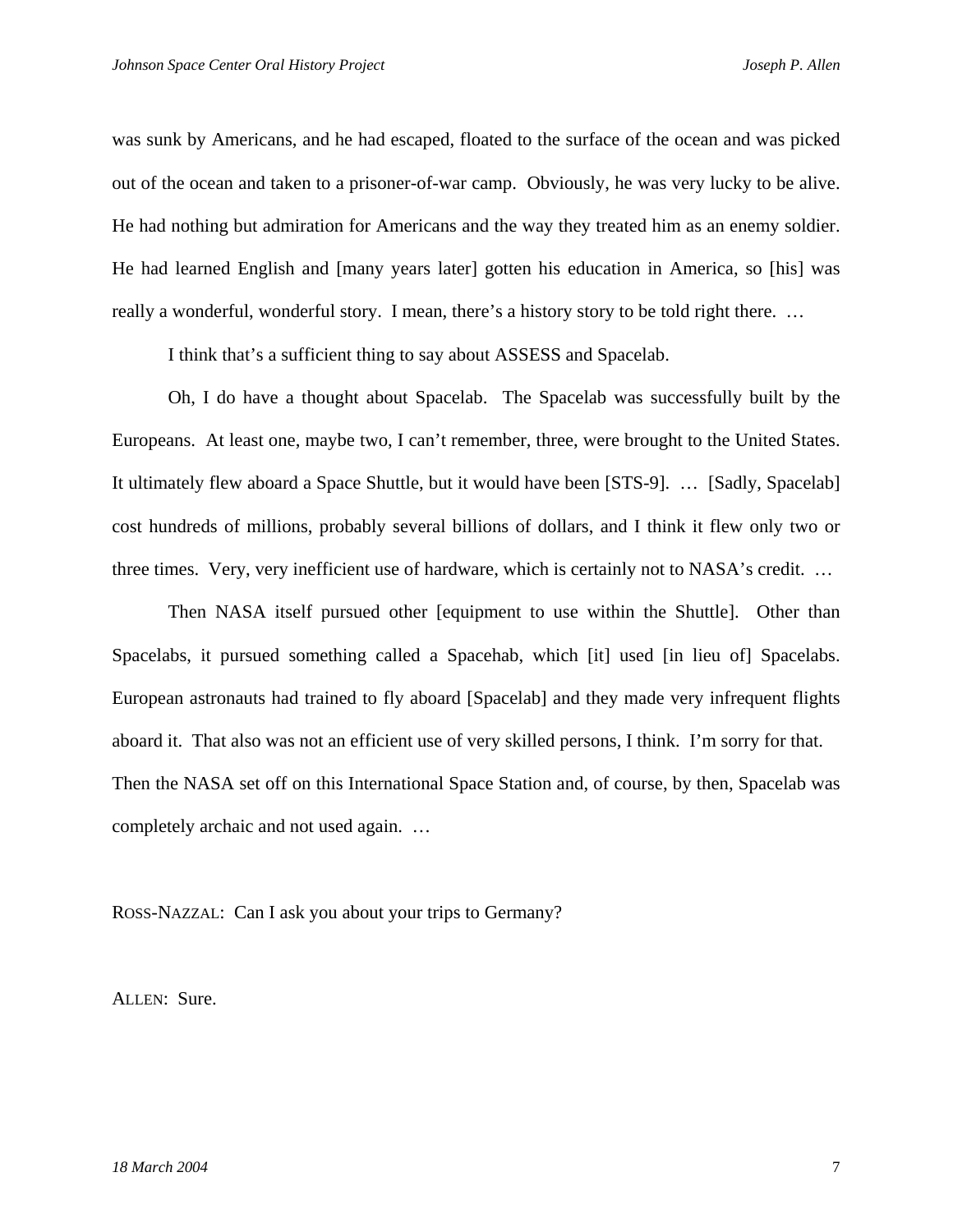ROSS-NAZZAL: You mentioned, briefly, a little bit about those trips, but are there any stories or anecdotes that stand out?

ALLEN: There's nothing that really pops into my head about those. They were hard-working trips. You know, you're in a foreign land. We spent some time in Holland as well, at Nordvik, which is sort of the combination Marshall [Space Flight Center, Huntsville, Alabama] and Johnson Space Center of Europe. It's kind of a god-forsaken place, but an interesting place to be.

 There is an anecdote I have. It has to do with Max Faget. We were returning from one of these trips, and we went through an ESA Headquarters in Paris, and I wasn't really participating in this at all, but Max was involved in important discussions with high-placed Europeans. They were envisioning other things [beyond Spacelab] to go aboard the Space Shuttle, including some launchers that they had in their mind for scientific satellites, and the launchers were going to use liquid hydrogen and liquid oxygen. Max felt that the Space Shuttle [should] never carry liquid hydrogen and liquid oxygen in its payload bay. There was something about just the very explosive nature of those liquids that bothered him. He just didn't see how safety could be assured with [those propellants aboard], and he was very strong [in] his belief [such things] would never happen.

 This [statement] came back into everyone's head as the Space Shuttle flew. [The Space Transportation System (STS)] was getting ready to carry a mission into polar orbit, launch from Vandenberg [Air Force Base, California], and some initial crews had already been assigned to that flight. One of those persons was Dale [A.] Gardner, with whom I flew in STS 51-A. [The STS] was going to carry a military satellite that had a kick stage that was liquid oxygen and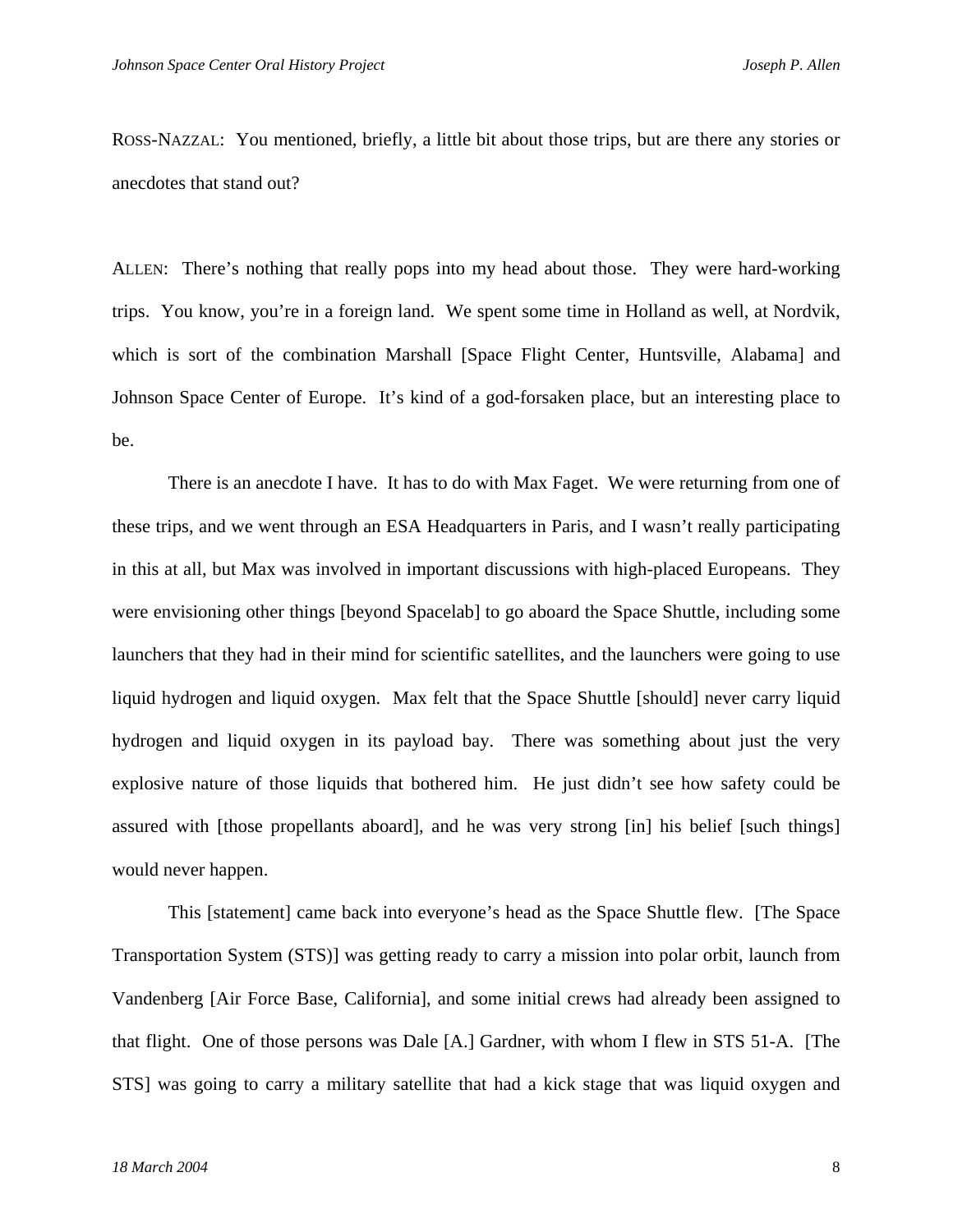liquid hydrogen. [Another of my STS 51-A shipmates, David M. Walker, secretly referred to the polar orbit mission as "Death Star One."] Prior to that flight, the mighty spaceship *Challenger* was lost, and decisions were made after that, that the Space Shuttle would never be launched into polar orbit, it would never be launched from Vandenberg, it would never carry hypergolics in its payload bay. So [still again], Max Faget was proven to be correct. Strange.

Let's go to STS-1.

ROSS-NAZZAL: Okay. You had started talking about that on Tuesday, and you shared with us some anecdotes.

ALLEN: Oh, I had indeed. Well, I had left Washington, D.C., [in the summer of 1978], and I told my friends here in Washington that it had been a very interesting and quite enjoyable three years. I didn't tell them [that my NASA assignment had been] the worst headache in the world. But I particularly told my friends and colleagues on Capitol Hill that I found [must] get into a less dangerous and stressful line of work, and so I was returning to the Astronaut Office. [The statement] sounds facetious; it's not. [Work in Washington is] very stressful and not without its dangers. The danger [s are] high blood pressure and heart attacks. Those are not dangers of Space Shuttle flights; there are other dangers there, but I'm not certain they're any more lethal than high blood pressure and heart attacks.

 So I returned to the Johnson Space Center, and immediately was named onto the support crew of STS-1 and began to participate in the flight techniques meeting and actually flew some simulations myself of the Space Shuttle, so I had [a first-hand understanding] as to how it was going to fly. [I] participated in all the simulations that lead up to those flights, including the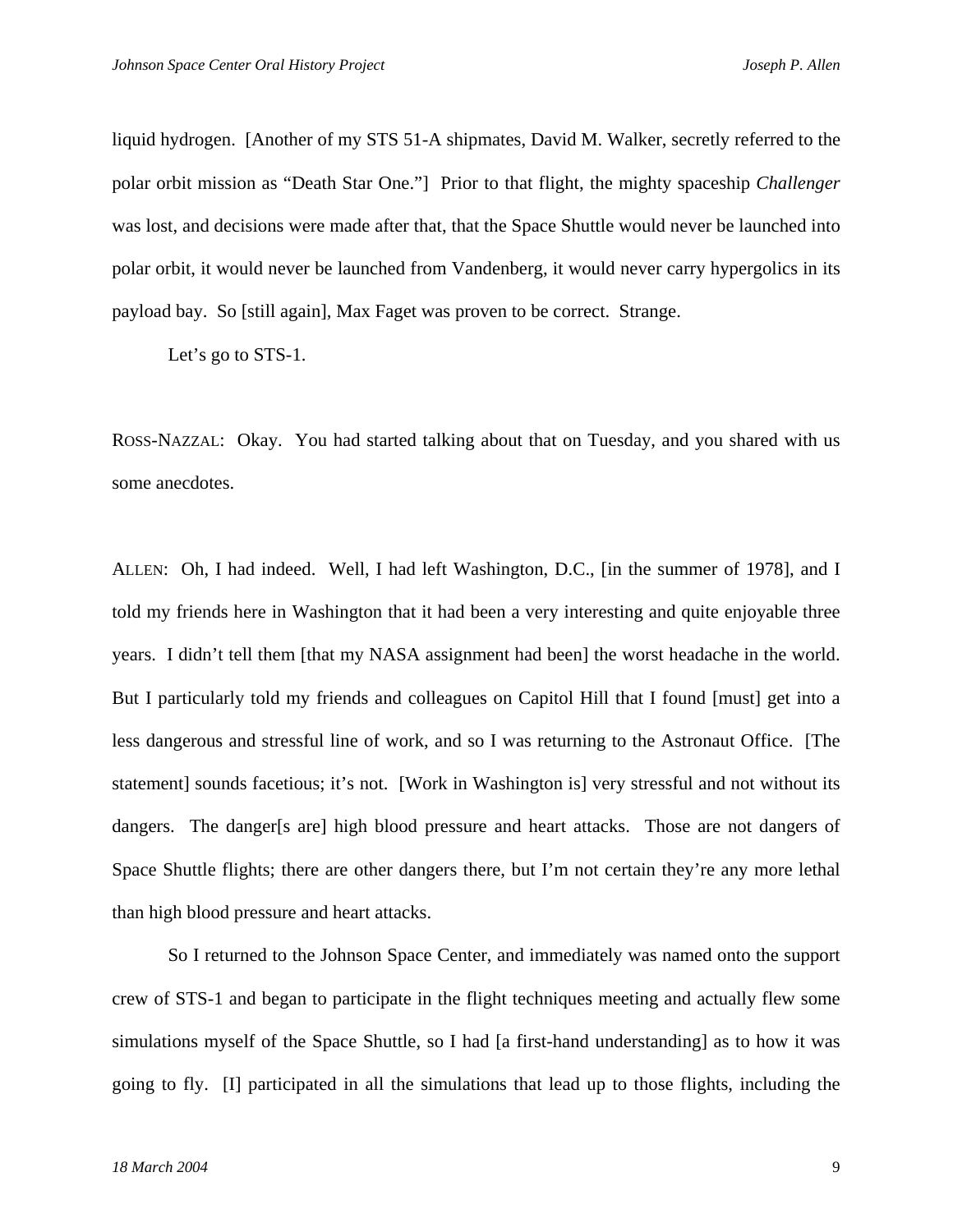integrated simulations, [i.e.] very clever inventions whereby astronauts are in simulators that look very much like a spacecraft, flying a "real" spaceflight.

This simulator is actually transmitting data from a "spacecraft" over to the mission control, and as far as the people in mission control are concerned, it's virtually impossible for them to tell whether [the data they receive comes to them from] a real spaceship or a simulated spaceship, other than [what] they read [in] the papers that morning. That's a terrific way to do simulation, and you're exercising the whole team, those [who] are "flying" and also those [who] are the mission controllers.

There is a band of evil people involved in [these sophisticated simulations. They are] the simulation supervisors. [It is] they [who] cause various failures to pop up, and crew members have to deal with those failures and the mission controllers have to deal with them, [that is to say]: understand what [the failures] are and then build procedural work around[s] such that the mission can be saved. These are missions that can—typically they can run for four hours or six hours, but prior to a real mission, you may indeed run a simulation for two days or three days. I daresay before STS-1—you'll have to remind me how long. What was the duration of STS-1 mission?

ROSS-NAZZAL: I think it was two, two and a half days.

ALLEN: It was about that. I'm sure that we had run several two-and-a-half-day integrated simulations [prior to STS-1].

 Well, I've already described the few days prior to the flight [of STS-1] and then [John W. Young and Robert L. "Bob" Crippen] going to the Cape [Canaveral, Florida]. The mission itself,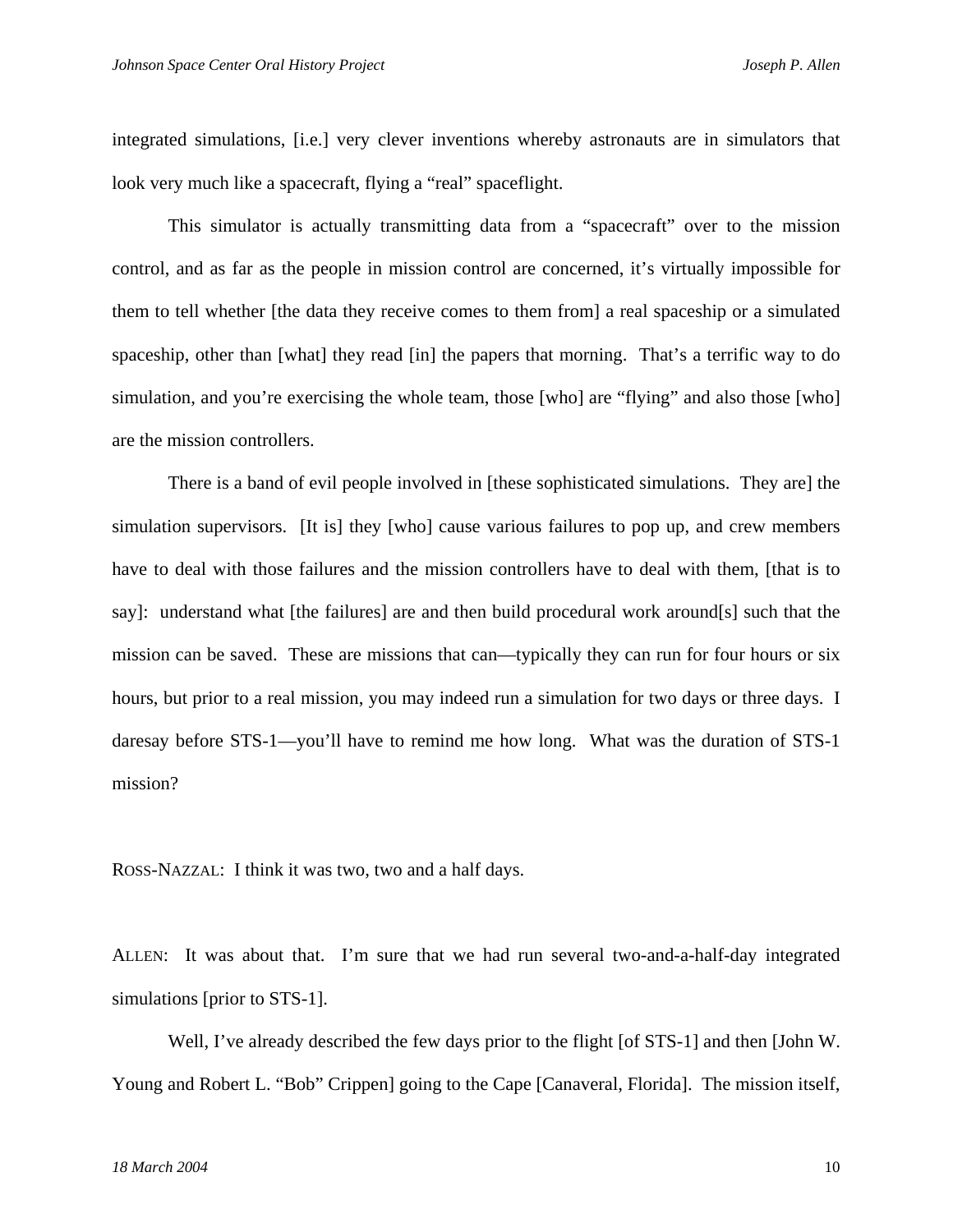it just goes by as a blur in my mind. I don't have any particular recollections about it, except for [our genuine] nervousness [about] the reentry. The launch itself was bad enough, but when they actually got to orbit and [the spaceship] seemed to be working, [we all began to worry about reentry].

 I do have one anecdote that comes to mind. We were very worried about the spaceship losing tiles. In the mission control, the day after it was in orbit, [we were given] an image of the Space Shuttle that was [amazing in] resolution. [The photo showed the Orbiter and its underside clearly] did not have any little black places, [indicating] a missing [tile]. … Nobody that I knew of in mission control knew where the image came from, but it was given to us and we had some conversations about it, and [we] could relay to the crew that we had indications that [the tile picture] was quite good. …

 Many years later when I was in the business world, I became involved with several companies. One was called the Environmental Research Institute of Michigan. It was a company that Space Industries, later to become Veridian [Corporation], bought, and with that [purchase] came access to certain classified information, and I discovered where that photograph had come from, and I met the people [who] had taken it. It was a very high-resolution photograph taken using very special methods. Some poignancy in that, because those methods are [still] available and had they been used, it's likely, to my mind, that human eyes would have noticed a rather strange-looking gap in the leading edge of *Columbia* [in the days prior to the tragic loss of this spaceship]. What would have been done about that is another story entirely, and history cannot know.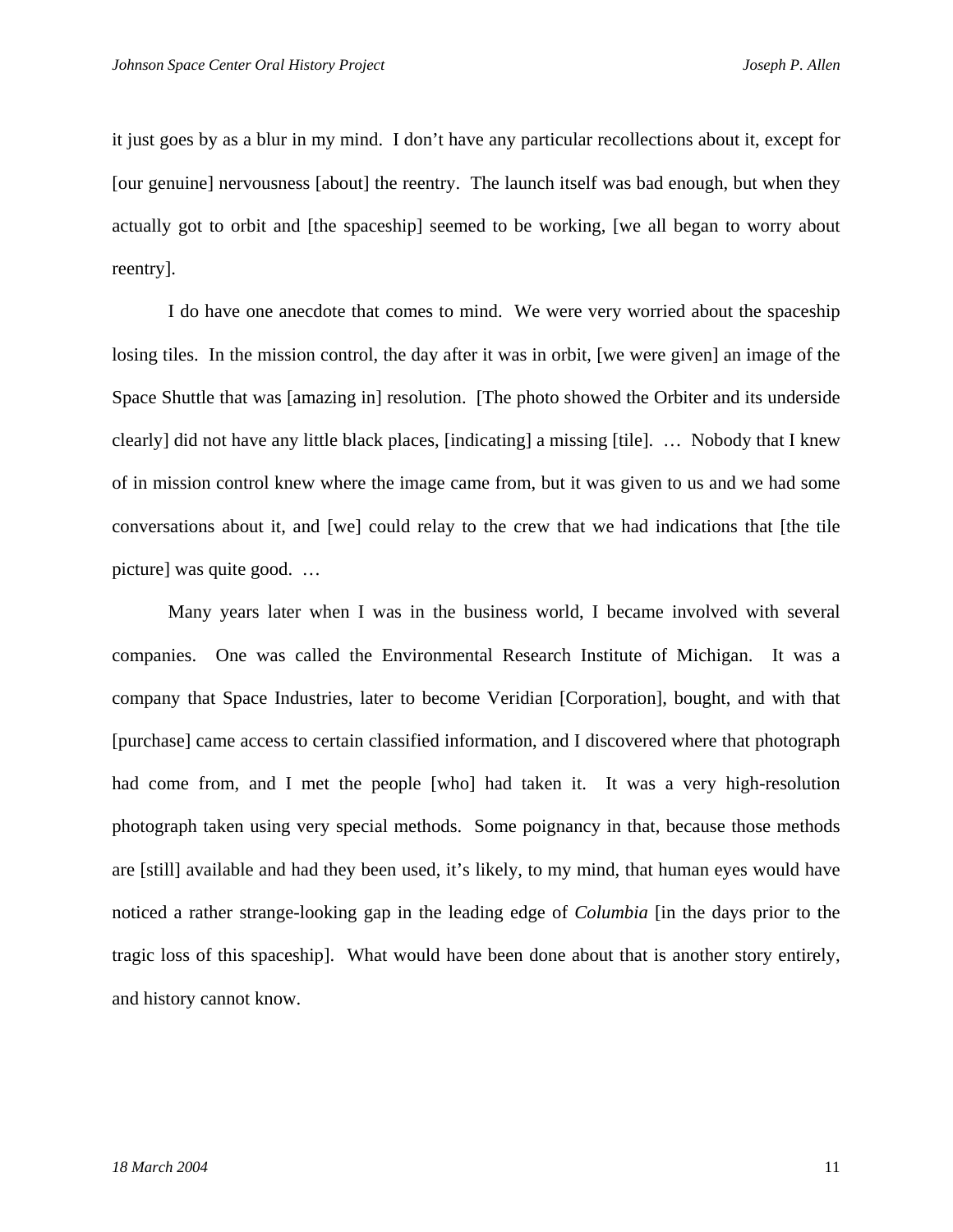ROSS-NAZZAL: Let me ask you a question about STS-1. You served as a support crew member on Apollo 15 and then also for STS-1. Can you compare and contrast?

ALLEN: They were very similar, very similar. However, my main role as support crew on Apollo 15 had to do with science, very little to do with the spacecraft [themselves]. … On STS-1, there was virtually no science aboard. Well, the whole thing was [in itself an applied-science] experiment, [i.e.] an engineering experiment, as to whether [STS] would work or wouldn't. I can't recall one other thing aboard that was just science, other than [the] machine itself.

[Prior to the STS-1 flight], a lot of the flight techniques meetings would have been very similar to the Apollo 11 and Apollo 12 flight techniques meetings. [Mainly], do we know what we're doing? …

STS-1 was also a fairly short mission. The Apollo missions were two weeks long. Is that right? Yes, about two weeks long. So [STS-1] began and it ended, and I'm trying to think, [in about] two-and-a-half-days. I think I only had three shifts in the mission control, with the keystone shift being that [last one, with the key question], "Can [*Columbia*] come home safely?"

And, Jennifer, my recollection of that is looking at the engineering data coming back and, by the way, we came through a blackout on STS-1, which we don't do now, because with the TDRS [Tracking and Data Relay Satellite] above us, you can always track the spacecraft [without a blackout]. ... [On STS-1, when] we reacquired the radio signals and [saw] it was a beautiful flying machine, [we were thrilled. *Columbia*] was still hypersonic [and still with lots of speed and altitude to lose before we were safely on the ground], but [this new invention, the Orbiter], seemed to be performing absolutely perfectly, and it [remained perfect], all the way to the ground.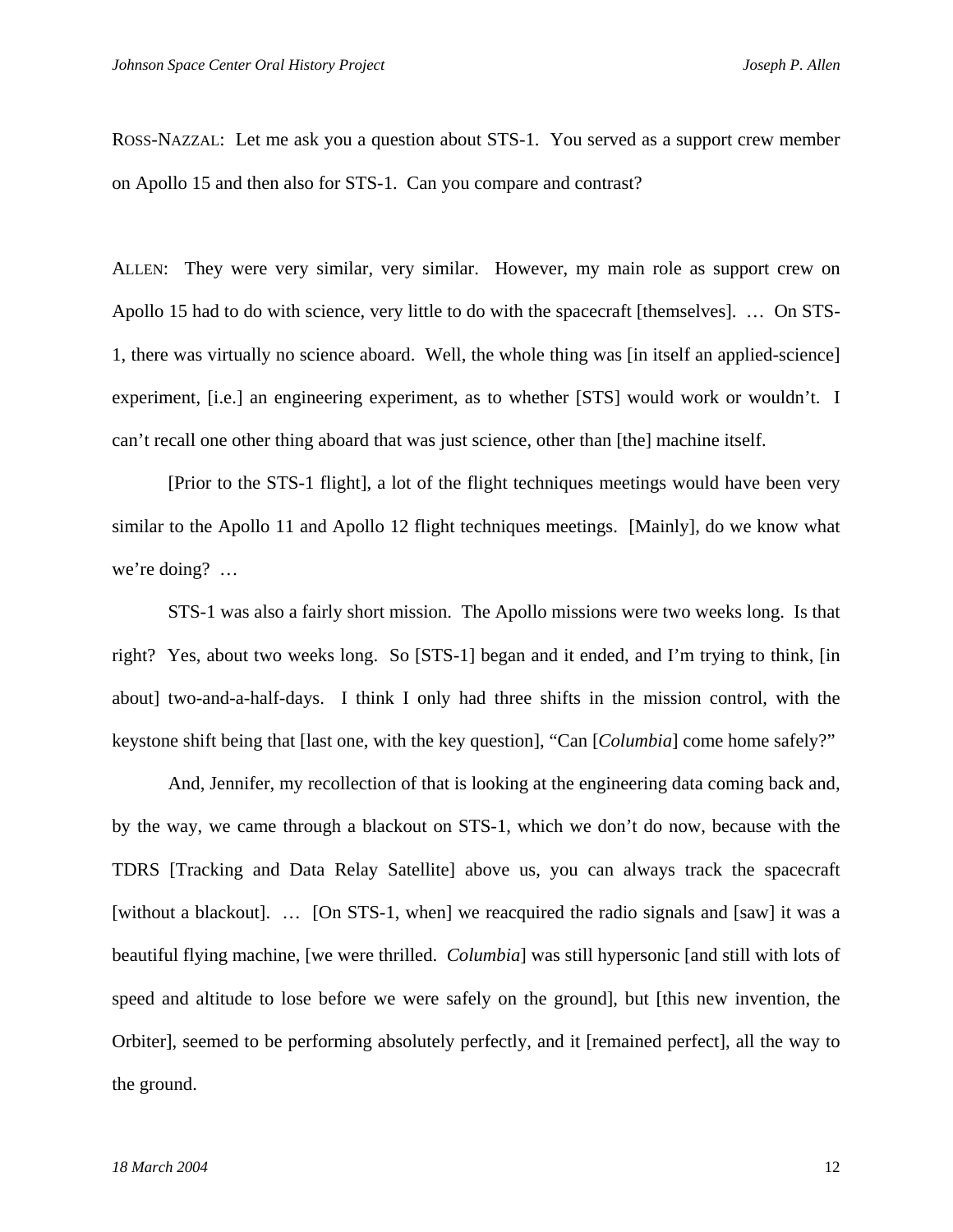ROSS-NAZZAL: Can you describe what it was like in the Mission Control Center when the flight officially ended successfully?

ALLEN: Yes. I'll tell you my recollection. [When the wheels] stopped, I was very excited [and very relieved. As CapCom] I was supposed to say something very laconic and dry, but I forget even what I said. … [But, I do remember that Donald R. Puddy], who was the [Entry] Flight Director, said, "All controllers, you have fifteen seconds for unmitigated jubilation, and then let's get this flight vehicle safe," because we had a lot of systems to turn down. So people yelled and [cheered for fifteen seconds], and then he called, "Time's up." Very typical [Don Puddy]. No nonsense. …

 Other images that come into my head, the people there that went out in the vans to meet [the Orbiter] wear very strange-looking protective garments to keep nasty propellants that a Space Shuttle could be leaking from harming the individuals. [These ground crew technicians] look [more] like astronauts [than the astronauts themselves]. Then the astronauts step out and in those days, they were wearing normal blue flight suits. They looked like people, but the technicians around them looked like the astronauts, which I always thought was rather amusing.

 It was an absolutely extraordinary achievement, that successful flight. … With its complexities, it was as extraordinary as Apollo was extraordinary. [STS-1 was complex, Apollo was] a bit more simple, because a sledgehammer approach was taken for Apollo. [Apollo] started with six million pounds, and we just [consumed propellant and discarded used hardware] along the way, [all] in order to bring back the several thousands of pounds of command module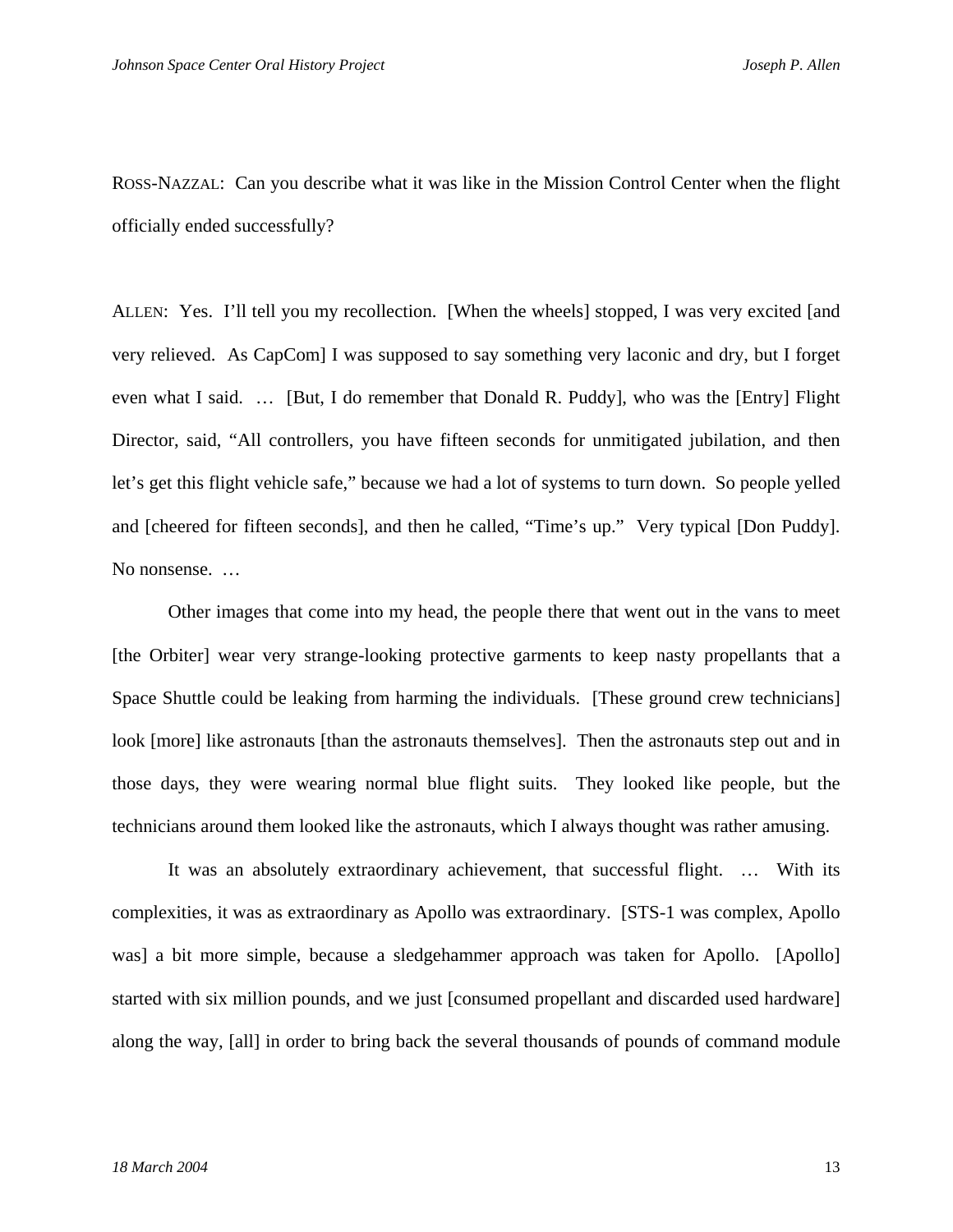on to the surface of the ocean. In the case of the Space Shuttle, what comes home is a flying machine, perfectly capable of flying again. [STS is without question] an engineering miracle.

 [But there is also a sad aspect to the Shuttle's early success.] Parts of the requirements placed on this machine had nothing to do with its being reusable, [but] made it, in hindsight, an economic disaster. So, [an] engineering success; [an] economic disaster. And I can give you a nutshell description of what those requirements were. They were requirements that came out of a strange set of bedfellows in the political world.

Leadership in the early 1970s decided the only way the Apollo-victorious NASA would be given permission to build a reusable space transportation system is that there be identified other users for the system other than just the scientists. This nation's leadership identified the other users as the military. The Space Shuttle would be used to carry military payloads. The military has its responsibilities, and they said, "All right. If our payloads are going to go aboard [Shuttle], we do have one requirement; that is that your Space Shuttle be able to take the payloads to orbit, put them there, and land [back at the launch site after making only one orbit of the Earth]."

At face value, that [single requirement] doesn't seem all that difficult to do, but what it meant was, the shape of the Orbiter went from being a very simple lifting body-type shape, with very, very small wings, to a much larger vehicle with delta-shaped wings. I don't know the exact numbers, Jennifer, but the wings that go to orbit and come home again probably weigh half the weight of the vehicle, and they're never [fully] used; only the outermost wingtips are used. All that vast expanse, with all that tile, and all the carbon-carbon along the leading edge is never used.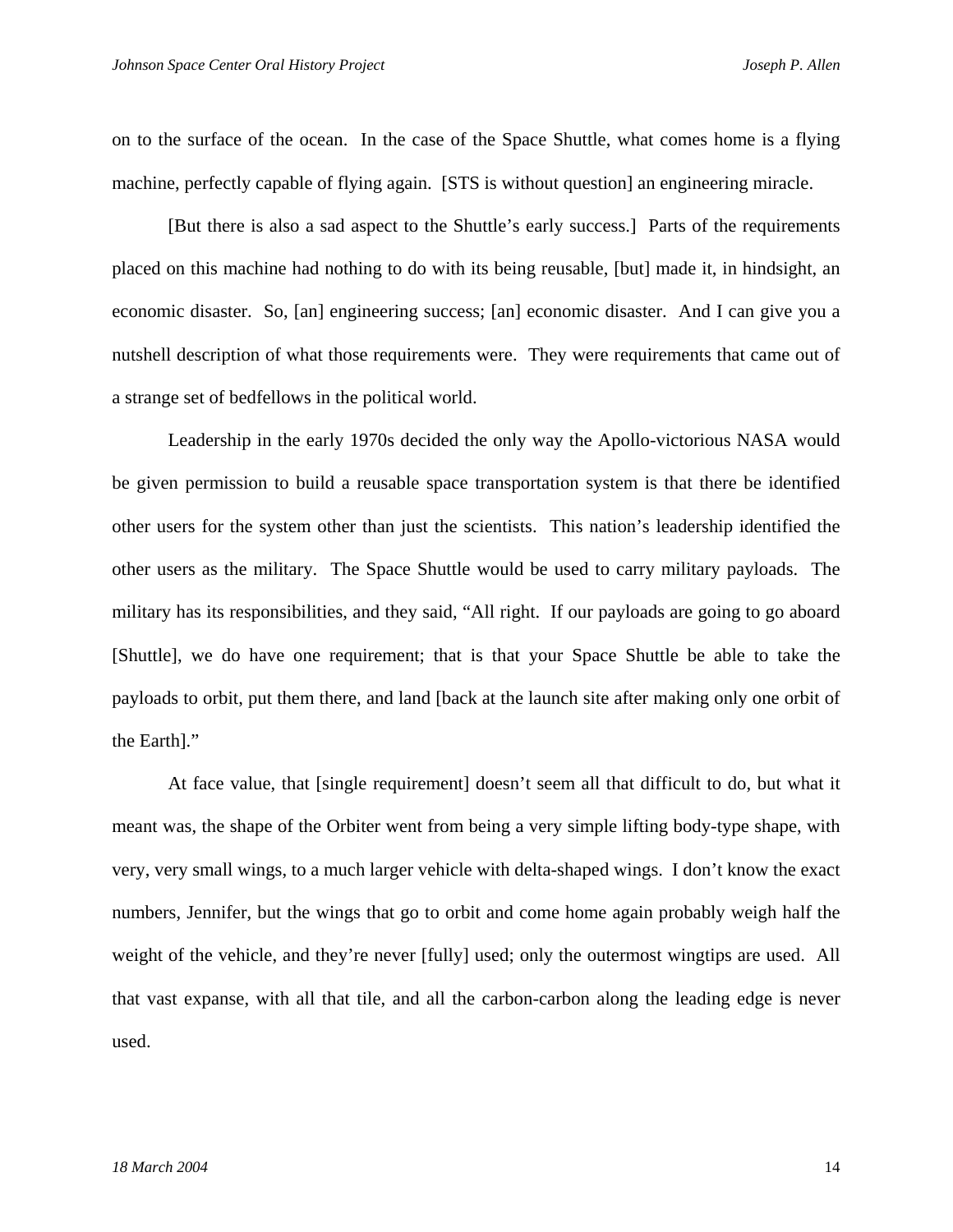It would be used if it were to go to space in a polar orbit and then come home. It would be used to gain the 1,000 miles of cross-range that one needs because the Earth moves 1,000 miles—no, 1,500 miles cross-range. It moves 1,500 miles in its rotation during the time you've gone once around. So you have to have some soaring ability. That's what [these large wings are for]. The Space Shuttle would have cost much less money. It would cost much less to refurbish each time. Still it would not be an economic wonder, but it would be economically okay, were it not for these huge wings. Of course, that requirement, in hindsight, was never used, was never needed, but the current Space Shuttle will forever be burdened with [these wings].

That [cross-range] decision and [the] decision to undertake an International Space Station that was permanently occupied, permanently manned, not just visited from time to time, those two decisions and commitments to them made many years ago has put NASA [now (2004)] in [a] very strange cul de sac. [Keep in mind, I am now just] an old-timer passing judgment on how my alma mater got into this rather strange position. … [But I am harshly critical] as to where NASA now finds itself.

Can the agency recover? Certainly. But there are going to have to be some heroic things done in order to jerk it out of that cul de sac. Where are the Soviets when we need them? That's a facetious remark. We need a Cold War enemy worthy of—the Iraqis are not going to get us out of this cul de sac.

ROSS-NAZZAL: Let me ask you one question about STS-1 before we move on.

ALLEN: Yes.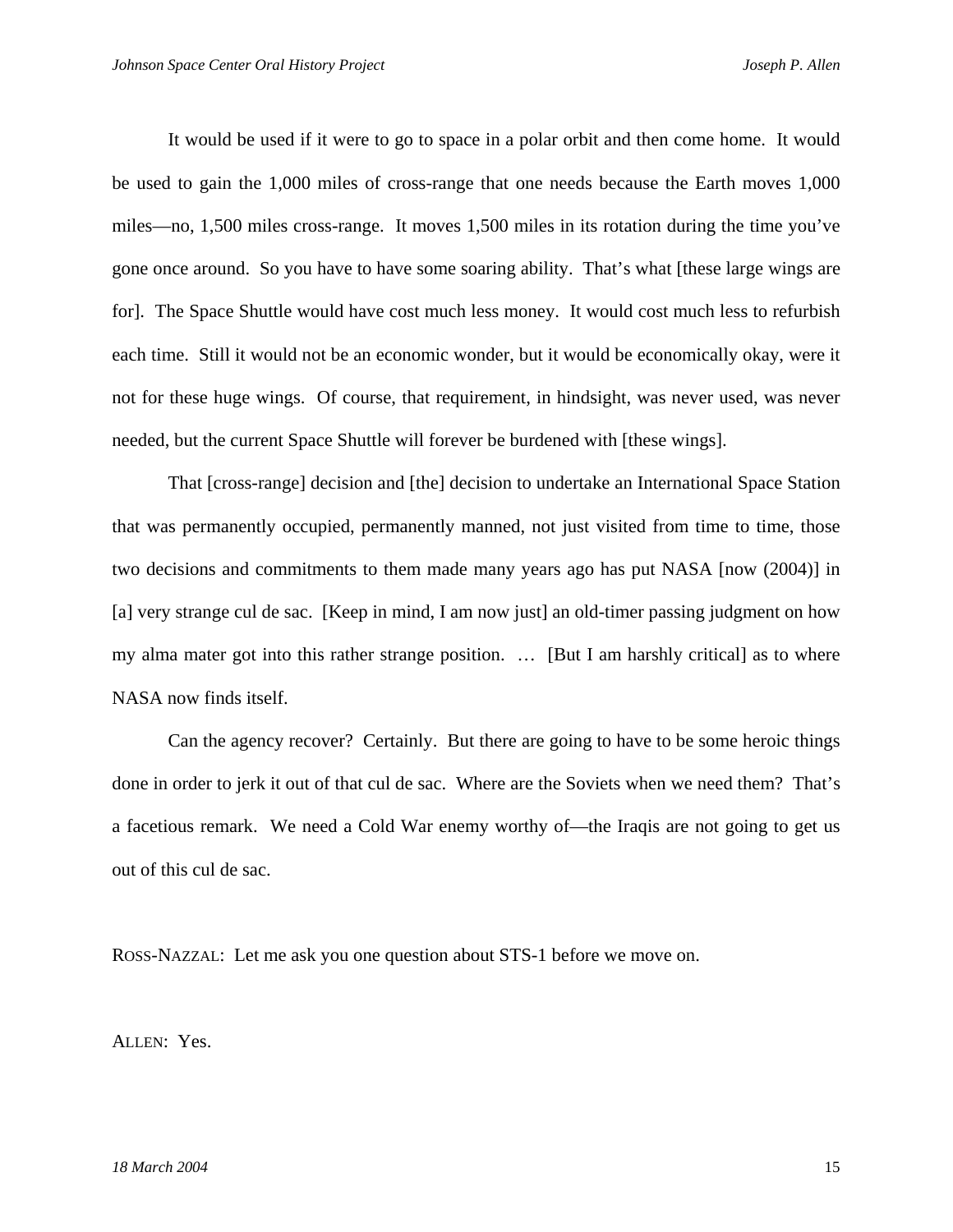ROSS-NAZZAL: There were splashdown parties at the end of the Apollo Program, at the end of each mission.

ALLEN: Right.

ROSS-NAZZAL: Were there parties at the end of each successful Shuttle mission?

ALLEN: There were.

ROSS-NAZZAL: Was there one for STS-1 that you recall?

ALLEN: There was. Oh, boy, was there. I don't know that there's anything particular to tell about it. But, no, there were some great parties. I actually don't remember exactly all of those things, partly because after STS-1 we were then working pretty hard on STS-2, and then I was assigned to spaceflight. So I was now not thinking so much about partying, but about getting ready. The date of STS-1 was what, Jennifer? In the spring of '81?

ROSS-NAZZAL: I don't have the exact date with me.

ALLEN: The spring of '81, something like that?

ROSS-NAZZAL: I believe so.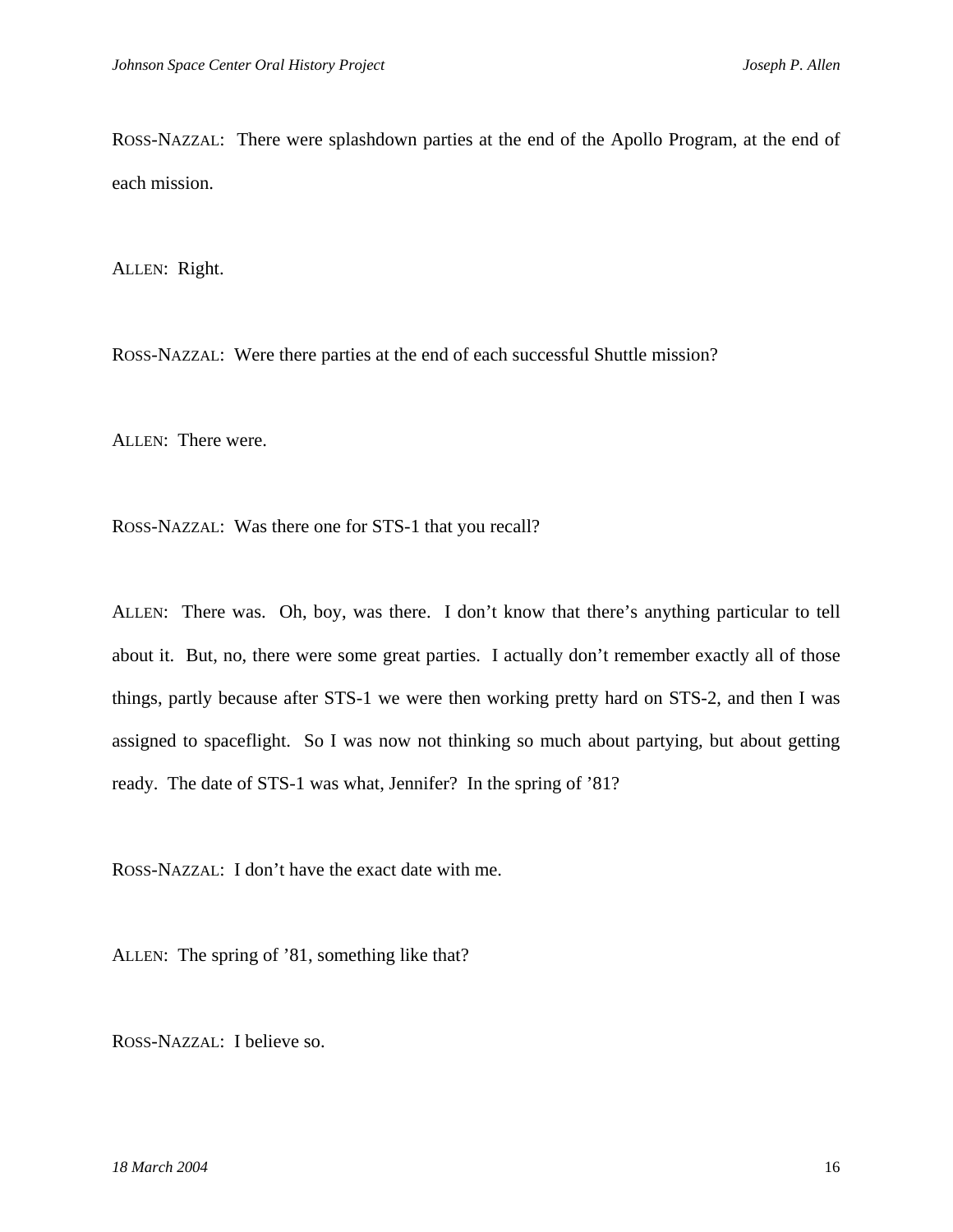ALLEN: Because then I flew in the fall of '82, so we were a year and a half away and we were going to fly STS-2, -3, and –4. So they're going to come off pretty quickly in that year and a half. We had time for some parties, but not for a lot of parties.

ROSS-NAZZAL: Why don't you tell me about the day you finally heard you were going to be put on a flight.

ALLEN: I don't remember it. The first assignment of mission specialists we knew was going to be [STS]-5, because the system was going to be declared operational after the first four test flights if nothing untoward happened. We also knew that the next in line to be assigned were mission specialists, [i.e.], the scientists-astronauts. Those [who] had arrived earlier had already flown aboard Skylab, Jack [Harrison H.] Schmitt being the first to fly on the last Apollo, and then Joe [Joseph P.] Kerwin, Ed [Edward G.] Gibson, and [Owen K. Garriot] had flown on the Skylab. So there were just now, I think, nine of us [who] would be [considered]. I guess I never thought much about it, but I almost assumed that maybe they went alphabetically, because they put myself and Bill [William B.] Lenoir [aboard that first operational flight]. And I was thrilled, absolutely thrilled.

 … And after I'd been there with the crew about two weeks, I made an observation to Mr. [George W.S.] Abbey that I knew why I was on the flight; I was the impedance matching device between the two Marine pilots and the MIT [Massachusetts Institute of Technology, Cambridge, Massachusetts] engineer. *Impedance matching* is an engineering term for getting very unlike electrical circuits to communicate, one with the other. I said it somewhat in jest. He did not find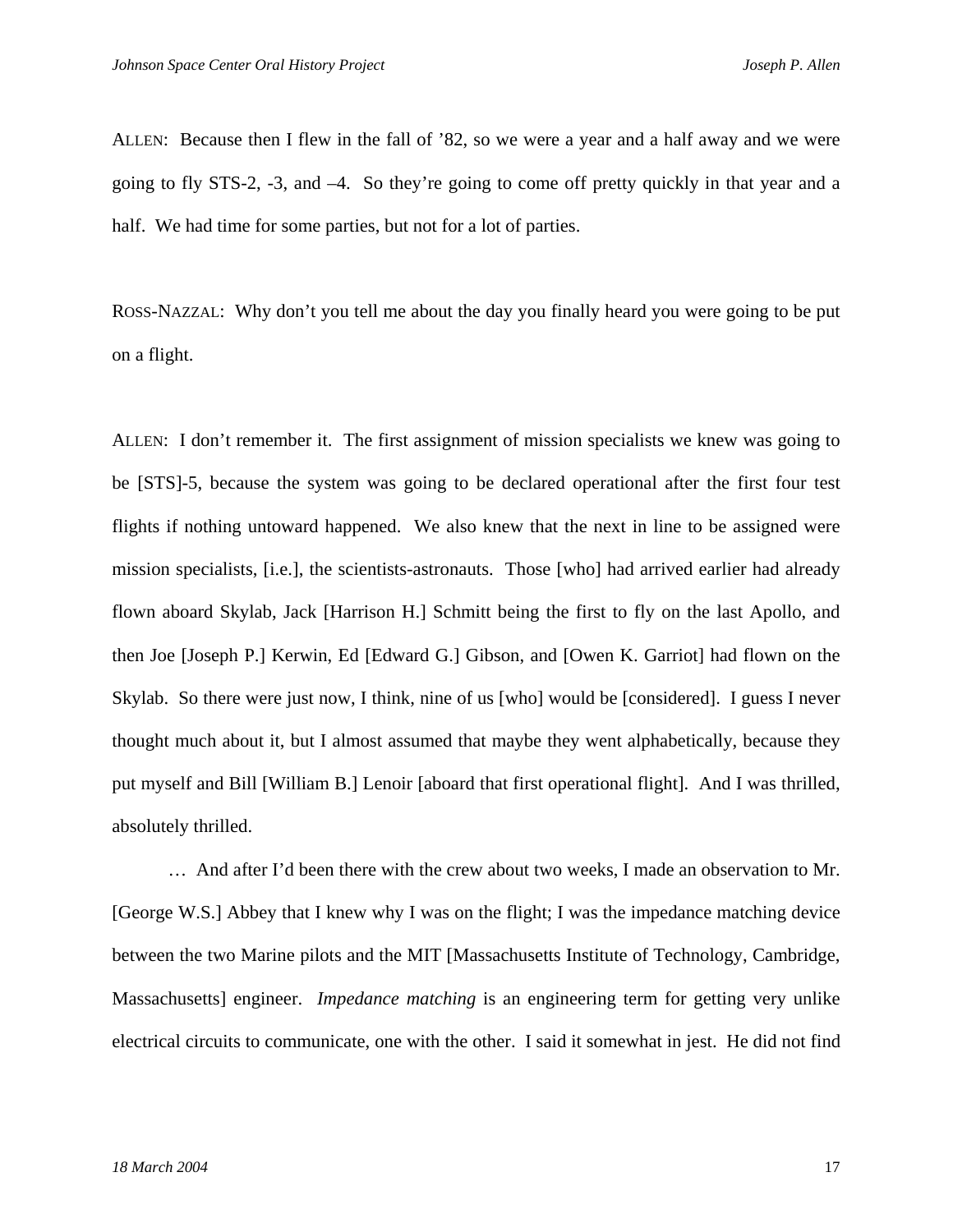[this remark] as amusing as I thought it was, and I suspect that there were elements of truth in this, because I was very good at getting different groups of people to understand each other.

With no scintilla of modesty at all, I would say that's probably my strongest suit, is understanding the way different individuals think about things and then enabling communication [between them, in spite of their differences]. … I assert I was—I hope it's not overblown—very successful in getting scientists to understand what flight crew members needed, and getting flight crew members to understand what scientists needed, even though neither group spoke the [other's] language. All really had the same motivations, but with a lot of work, it was clear they all should be on exactly the same page, because you wanted the ultimate result to be a successful mission, and successful in later Space Shuttle flights and in the last Apollo flights meant scientifically rich in what was achieved.

So I was the impedance matching device [between] Bill Lenoir, an extremely smart, very well disciplined, very tightly wound individual [and] Vance [D.] Brand and Bob [Robert F.] Overmyer [whose] backgrounds were military [with] a military way of thinking about things, and they had a much higher tolerance for people being not quite so intense. And Bill did not have a high tolerance for that at all. Well, this sounds unkind. I don't mean it that way. But he's so smart, he just doesn't tolerate others not being very smart. That's the way it is. But I was thrilled to be assigned to that [first operational mission].

Jennifer, shortly after that assignment I got another assignment, which was, prior to the mission I was put into the pool to be used by newspeople during the STS-2 flight. NASA did that in those years. They selected just a handful of astronauts and said, "Okay, now you can be selected by the [TV reporters to join them on their live telecasts]."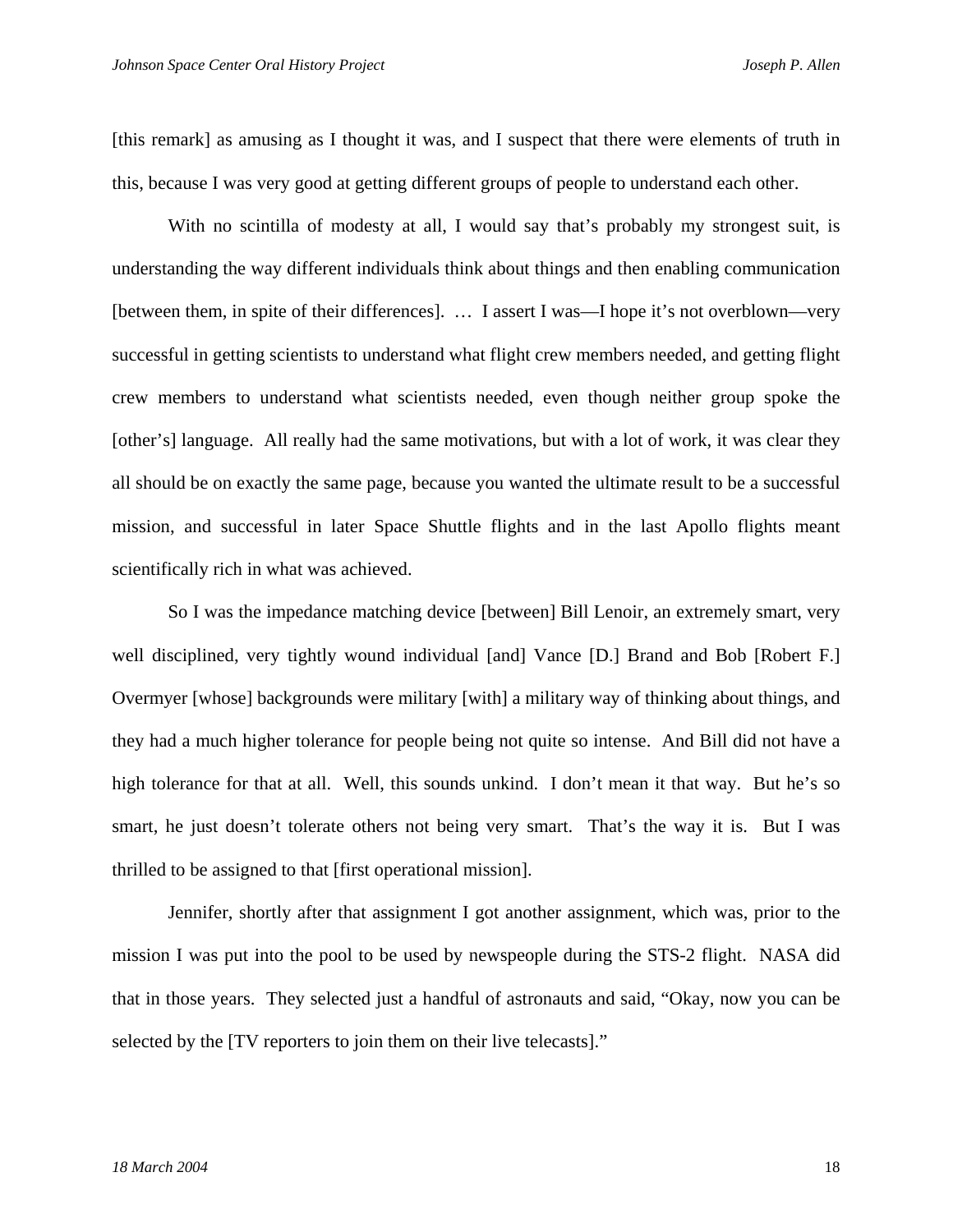I had gotten to know Jules Bergman during the Apollo flights, and Jules was a very caustic individual. He was a very hard-nosed reporter. Of course, there were some very famous reporters then, including Walter Cronkite, [whom] I also knew. But Jules was a much younger and much more in-your-face type of individual. I don't know if in my last interview I recounted for you the first news conference I had as the support crew member for Apollo 15. We had selected the [landing] site at Hadley Rille. [At that time] we did not have very high-resolution pictures of this area. Mr. Bergman asked in the press conference on that site selection, how we could be certain that there were no fields of boulders [at the site]. I had answered [his question by] saying that we had high resolutions of pictures of an area nearby and there were no boulders or serious craters there, and we had lower-resolution pictures of the Hadley Rille region, but the material was exactly the same, and through extrapolation, one presumed that the landing field would be safe.

Jules Bergman just said, "That's your answer?"

I said, "Yes, Mr. Bergman." [Later], during the press conference, a piece of paper was handed to me. I opened it and [read], "Extrapolation is the fertile parent of error," the last line in an accident report that had been written about an aircraft called the Comet, written in a very [serious] study done [in] Great Britain when [the British] had lost a series of [these] airplanes and they couldn't understand why. They discovered the reason. They had made an [incorrect] extrapolation [about metal fatigue] and they had just said, "Extrapolation is the fertile parent of error." [Jules had written the note to me and even] cited the date of the accident report and signed his name.

I took the piece of paper and I turned it over and wrote on it, "Nothing ventured; nothing gained," and I put in quotation marks. Underneath, I said "Evel Knievel, Caesar's Palace," and a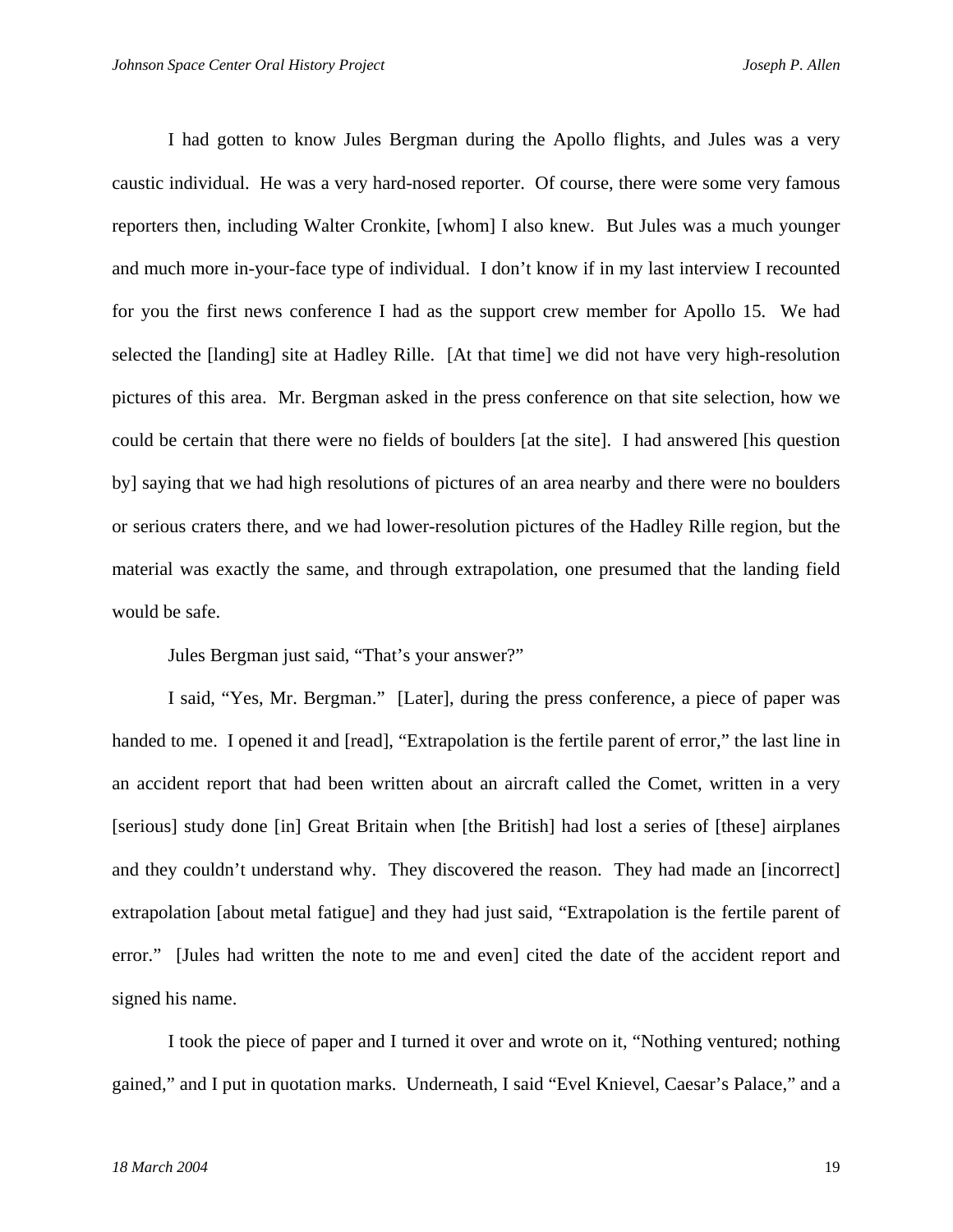time of day, just before [Knievel] jumped the fountain at Caesar's Palace [Las Vegas, Nevada, on a motorcycle], where he [crashed]. I don't know if you remember that [strange incident].

ROSS-NAZZAL: No.

ALLEN: And I said, "Give this to Mr. Bergman." I later looked out, and he could not believe I had written that down.

 I was still an active-duty astronaut when Jules Bergman died, and he died in a rather strange accident. He had been given to some brain seizures, so I won't go into it. I was quite overwhelmed to be called by his grown children, David and his daughter—I think maybe her name was Lynn. They asked if I would come up and speak at his memorial service, with several people. I was just flabbergasted to be asked that, because there were many astronauts. I agreed to do it and I went to New York City [New York]. They held [the service] in a temple in New York City.

The three persons who spoke at his funeral were his brother, who was a very high, important person in the television industry, Ted Koppel [(famous newscaster), Jules'] colleague at ABC, and myself. I was very flattered [but also quite surprised to be asked to give his eulogy], but [Jules' family] said that he had such a fondness for space flyers, and that I was amongst his very favorite. They had found on his desk that piece of paper [reading "Nothing ventured, nothing gained"]. He had it in a small frame so you could see both sides of it—when they were going through his things the day after he died. It's pretty amazing, [but to get back to my story].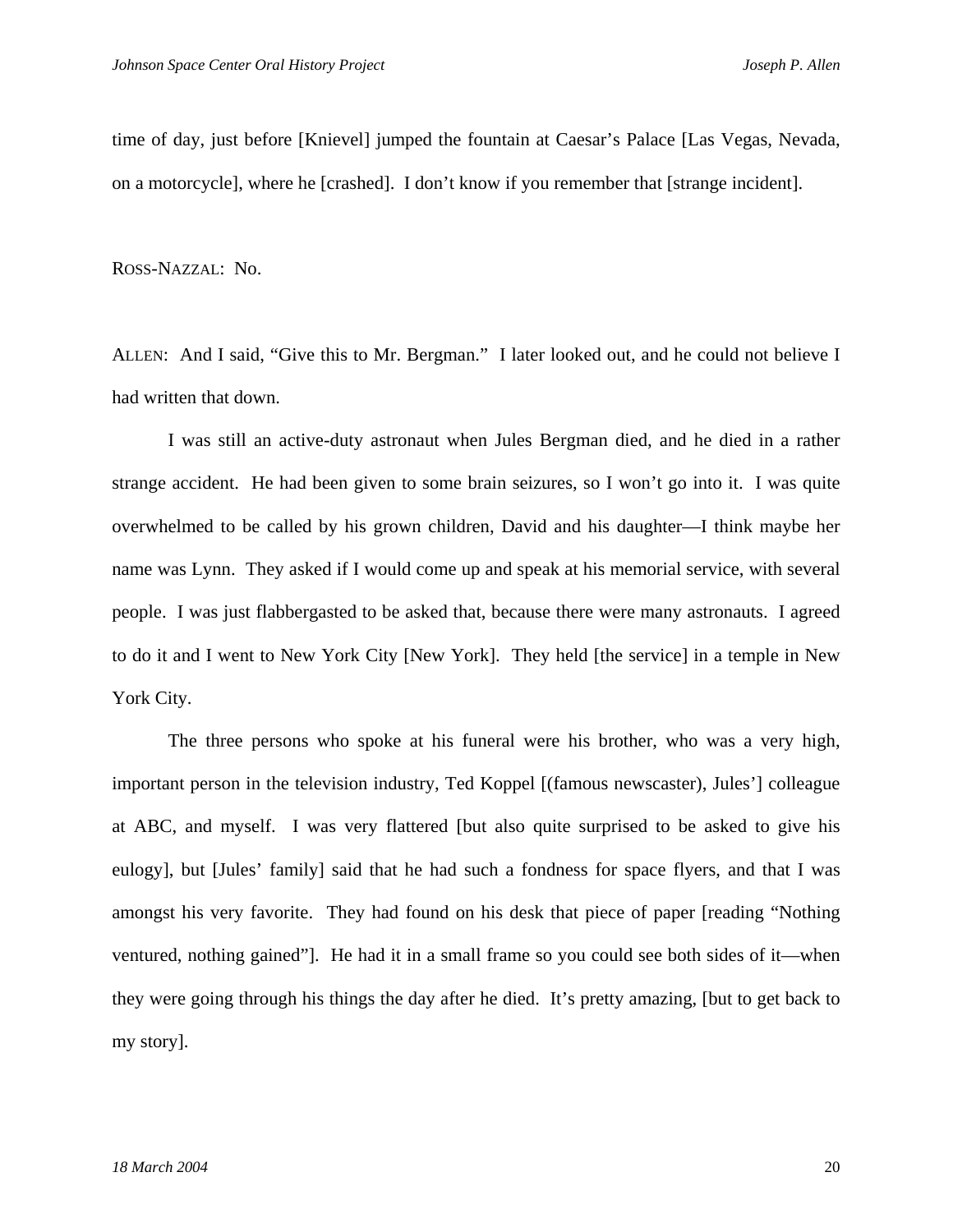I was put into this pool, and the one person I didn't want to get selected by was Jules, because he just was such a pain in the rear end. You know how it came out. I then had to be on television with Jules Bergman at the launch in Florida [Kennedy Space Center] and then later at the landing out in California [Edwards Air Force Base], and it wasn't my cup of tea. But in spite of myself, I became very fond of the man, very fond of him, and made a number of friends in the television industry that are still quite good friends today. One of those, by the way, [is] Lynn Sherr, and I don't know if you even have a recollection of her. She's still on *20/20* or something, but she's not on TV too much.

 When we lost the *Columbia*, I had so many people calling me that were television people, [all of them wanting on-air interviews], most of whom I did not know. ... One call came from Lynn. She said, "Joe, this is Lynn Sherr. I'm calling just to say how terribly sorry I am. I'm doing the story, but I'm not going to ask you to be any part of it. I know you don't want to be." I thought that was as nice a phone call as I've ever gotten from a newsperson, because that's not the business that they're in. Very classy lady. Actually, she was on television with Jules Bergman when STS-3 landed in the dust storm out in White Sands [Missile Range, Northrup Strip, New Mexico]. There's some very funny footage of the two of them wearing sand goggles out there, trying to do their commentary.

 STS-4 flew, and now we're on STS-5. I don't really know how to go into that. It was a year of training. It was, of course, a lot of fun. It was the first Space Shuttle [mission to carry] a payload, [i.e.,] two communications satellites. We worked with the satellite developers and we got to know how the satellites were put together. We understood thoroughly what they needed for successful deployment.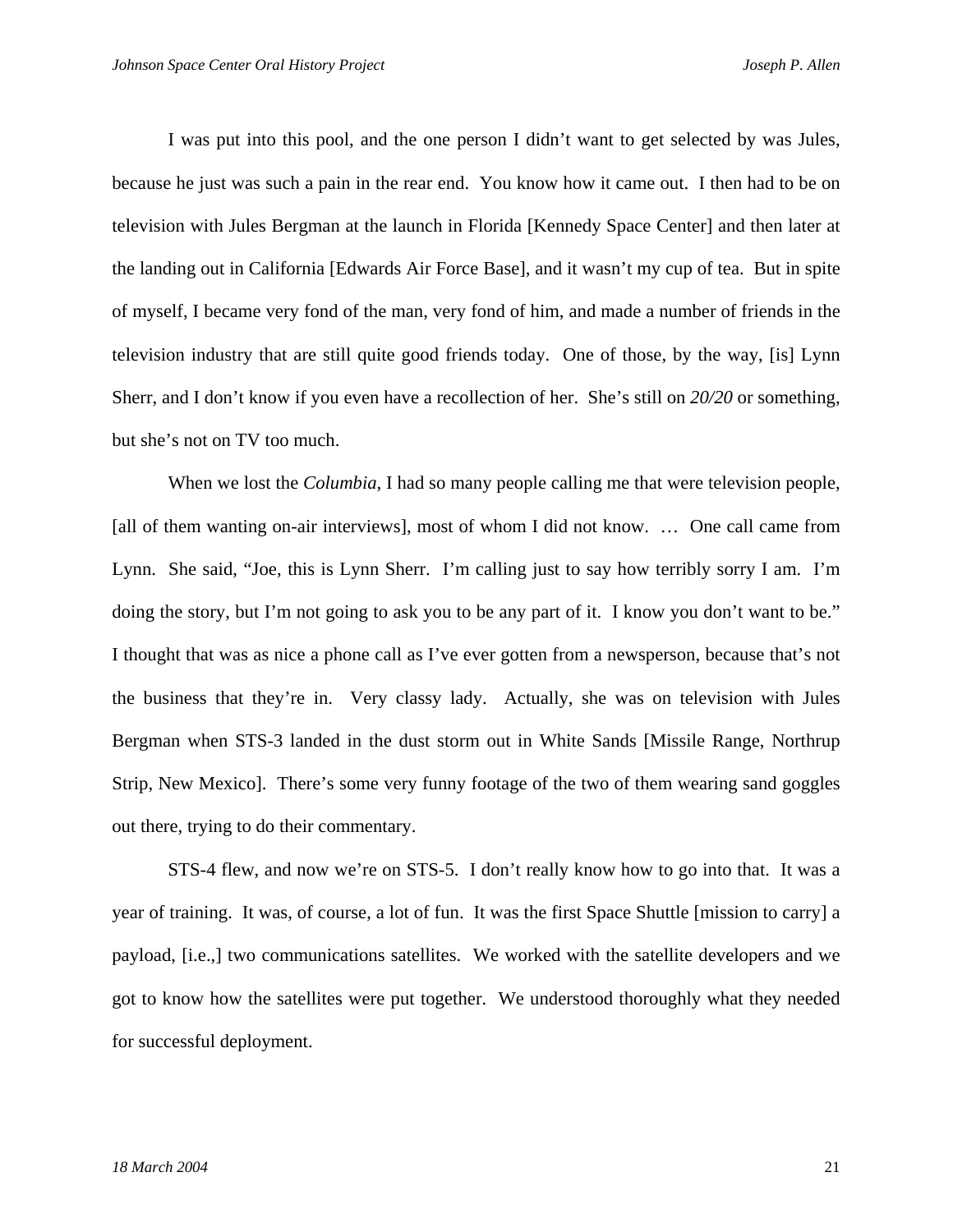The concept of the satellite in itself is simple. They are meant to be deployed spinning, and the way you do it is just put [the satellite] on a table that will spin, like you put a record onto a record player. You put it down, and then you cause it to spin. In the case of a record, you then put the needle on it—this dates me. We don't have records anymore. Never mind.

In the case of the communications satellite, it's mounted on the table [prior to launch, then] you go to orbit. … [Once there], you cause the table to spin and you point the Shuttle in exactly the right direction, and then at precisely the right part of the orbit, you just release holddown arms that are holding the satellite to the table top. When you release the arms, springs [on which the satellite sits] expand and just give it a very gentle push out, spinning very beautifully. That was the first priority of the mission, to deploy successfully the first hardware [put into] orbit by the Space Shuttle.

The second objective [of STS-5] was to verify that the spacesuits designed for the Space Shuttle operated properly. Bill Lenoir and I were to do [this initial] spacewalk. … [Although we] had other bits and pieces of experiments to do, [on] the day before the spacewalk was to take place, we commented to ourselves that we really had just two important things [left] to do. One was the spacewalk and then the second was the reentry and a safe landing. I made the observation, "Vance, out of these two, if we have to make a choice, let's choose the safe landing." And we all laughed about that.

It turned out we did have to make a choice. … [Just as] the spacewalk was to begin my spacesuit failed. It was an electrical failure in the spacesuit. When one is in a spacesuit, Jennifer, and you power it up [you hear a very high-pitched hum] there someplace in your ear, just a high-frequency hum. When I powered mine on, the hum started, but it didn't sound like it was healthy. It sounded indeed more like an [angry] mosquito. It just went [demonstrates].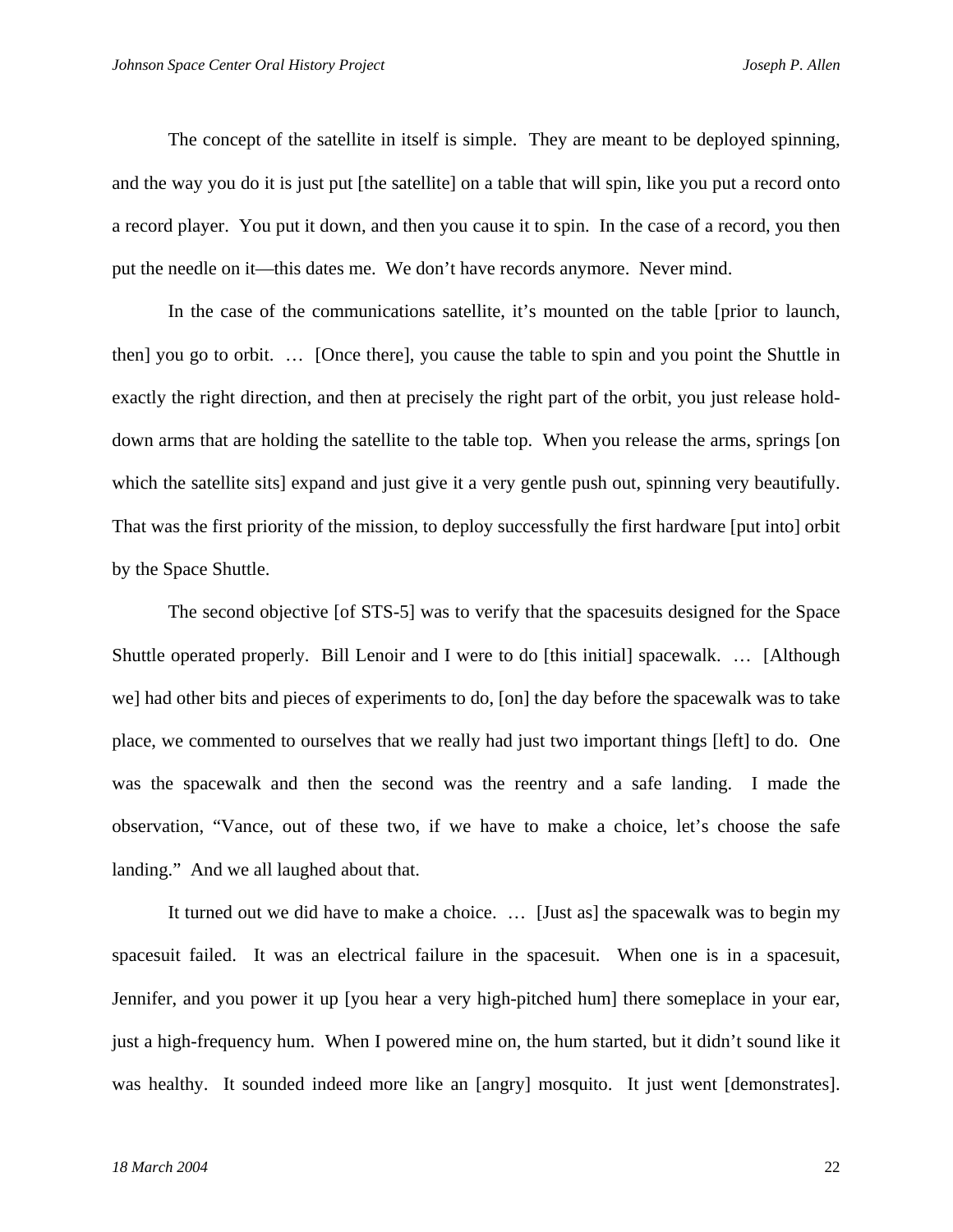Changed its pitch. I'd never heard it before. Then [I] proceeded to [make] various electrical checks [of the suit systems, and none passed the check].

So we tried all sorts of things, powering it on and off, and it was just not going to work, a very bitter disappointment to me, without any question. It was equally bitter to Bill, and the question now was, could he even do just a little part of a spacewalk—[a short solo, if you will.] … [But Mission Control said, "No buddy system, no spacewalk." Bill] was really upset, obviously. Nothing to be done.

The flight report we later wrote, at least the first draft, had said, "Our assignment was to meet this test objective, to demonstrate that the spacesuits worked properly," and I put in, "they failed the test." I think I elaborated on it later. But, of course, we came home and the difficulty was determined and it had a serious electrical problem, [but easily repaired for future walks].

So the bad news was the spacesuit failed; the good news was we were not outside the ship when it failed. It would have been considerably more traumatic had it failed outside. It would not have been [fatal to me], but it would have gotten [my] attention, for sure, including, [I] would have to scramble to get back in, button [my]self up and get out of [the suit] before other parts of it started to fail.

Let's see. Various things that happened. ... I was to be the ship's photographer, and I had always had an interest in photography. I mentioned that earlier with regard to the IMAX cameras. I knew a lot about cameras. Not that I was an expert photographer; I just knew a lot about them. We were given, to my total delight, flight cameras to use on the ground, so you could take rolls of film and then the NASA photo labs [laboratories] would develop [the film and] or give you little proof [prints through which] you could hone your [photo] skills, which I wanted to do. … [The idea was, with practice], people can learn to take better pictures. And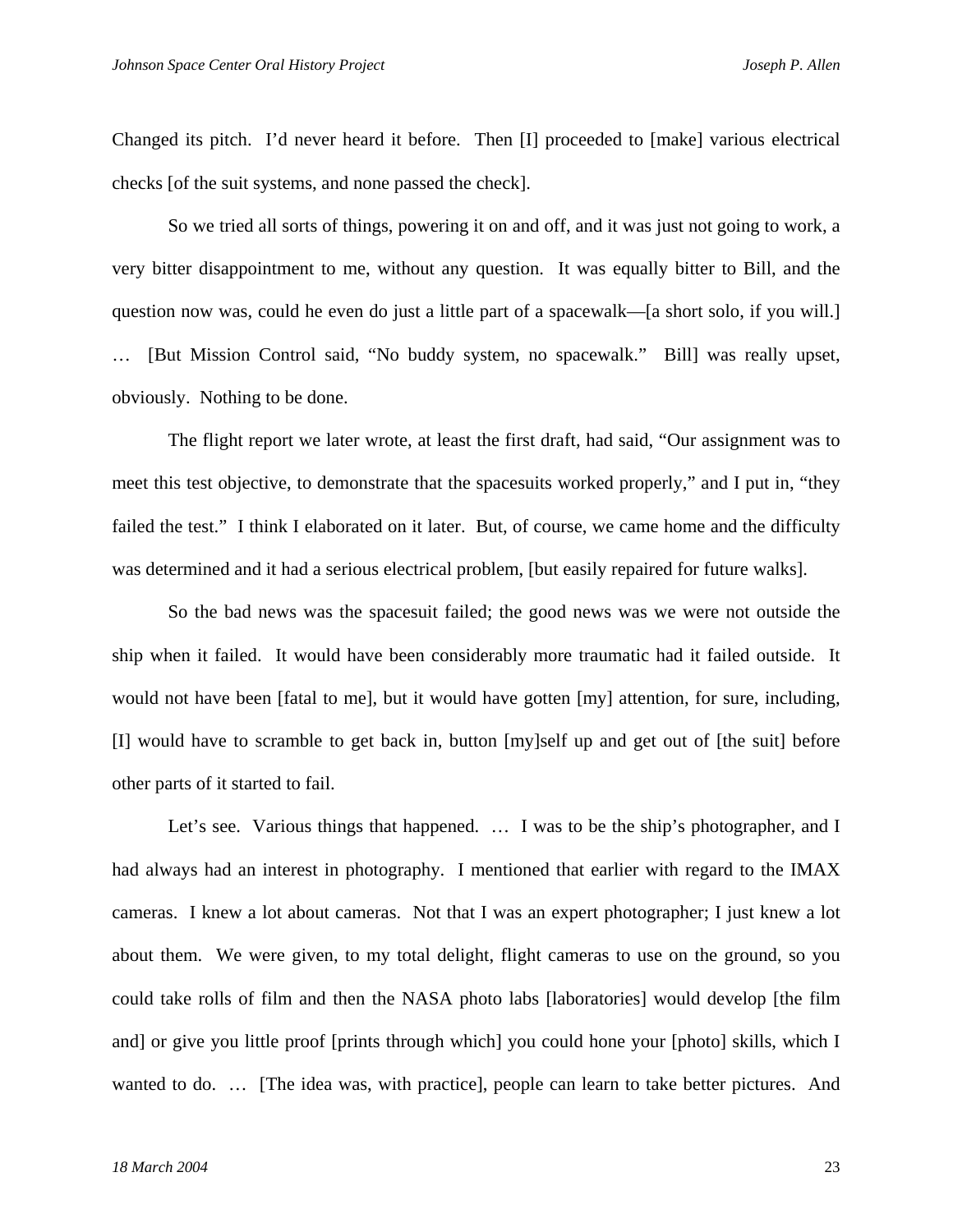quite frankly, the pictures that had come back in the first few flights, [where] photography was not the objective, were average [at best]. And the TV that had come back, using kind of not very good television recorders, was pretty bad.

In the course of the training, I got a videotape, a training tape, made [at] ABC Television, by Lynn Sherr and Jules Bergman, and Lynn's voice is on [the tape] explaining what's good and what's bad [in TV coverage]. She would give examples of good TV shots and then she'd give examples of really bad, and the really bad, most of them came from STS-3 and STS-4. … I was viewing this [tape] in a TV monitor when I looked around and Ken [Thomas K.] Mattingly was standing behind me. Ken had flown STS-4. I felt really bad, but he said, "You know, she's exactly correct. That is terrible." [Laughs] He says, "We can learn from this," and we did. So I took very seriously [the assignment of] coming back [from orbit] with nice images from the journey.

I asked to keep my training camera with me until the very last minute, and they asked me—these are people in Houston—"When is the very last minute going to be?"

I said, "When I strap into the spaceship."

"You've got to be kidding."

I said, "No, I'll give [the training camera] to the suit techs [at the launch pad] and they can bring it back."

I took photos going from the crew quarters and going out in the van and then going up in the gantry, up the elevators, and then loading aboard. … And, Jennifer, when we got back, I was thrilled. A couple of those photos were in *Time* magazine. The NASA labs had developed [the film] and said, "These are great photos," and they had put them out [to the news media]. ...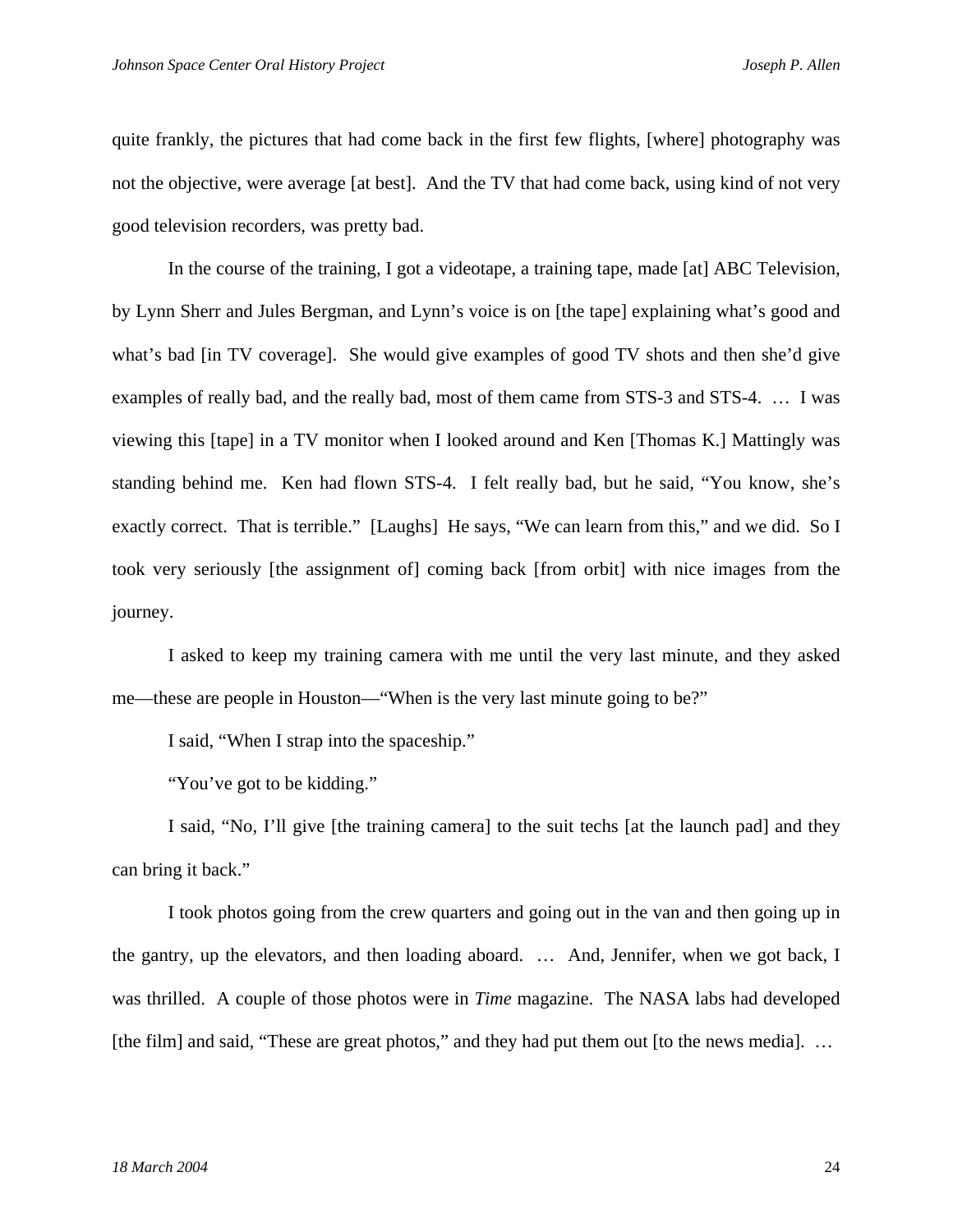I also had use of a Hasselblad camera one very beautiful spring day, the  $19<sup>th</sup>$  of May, 1980. I remember this because it was my daughter's birthday. She was [eight] years old. Her mother gave her a wonderful English tea party, where the girls would come [in party dresses] and then they would make very large hats to wear. … [Then], they would have a big tea [party wearing the hats]. … I had the use of a Hasselblad camera, so I took all kinds of photographs at this tea party.

The next day, I took [the exposed film] to the NASA labs and they gave me little proof sheets, and I really had some quite beautiful photos of a birthday party, with [eight]-year-old girls having just the best time of their lives. We'd also hired a small limo [limousine] to pick [the guests] up and bring them to the party and then later, drop them home, with appropriate [party favors and] mementos, including the hat. …

The photos were terrific and I told NASA, "Well, now make some prints."

And was told, "Oh, well, see, these are just training. Our labs cannot make big prints, just proof prints."

I said, "Oh. Well, can I have the film?"

"Sure. Here's the film."

I took the film to a commercial laboratory and was horrified when I was told that, first of all, these were negatives [from the negative]. You have to make a positive, and then from the positive you can make a print. The positive of each would be six dollars; the prints would be eleven. … [I was trapped!] I had to have [these photos but they] cost me hundreds of dollars, because I didn't think [in advance]. [Laughs] So that was a training lesson I should have been smarter about. But I still remember it. Gorgeous photos, [though, albeit very expensive].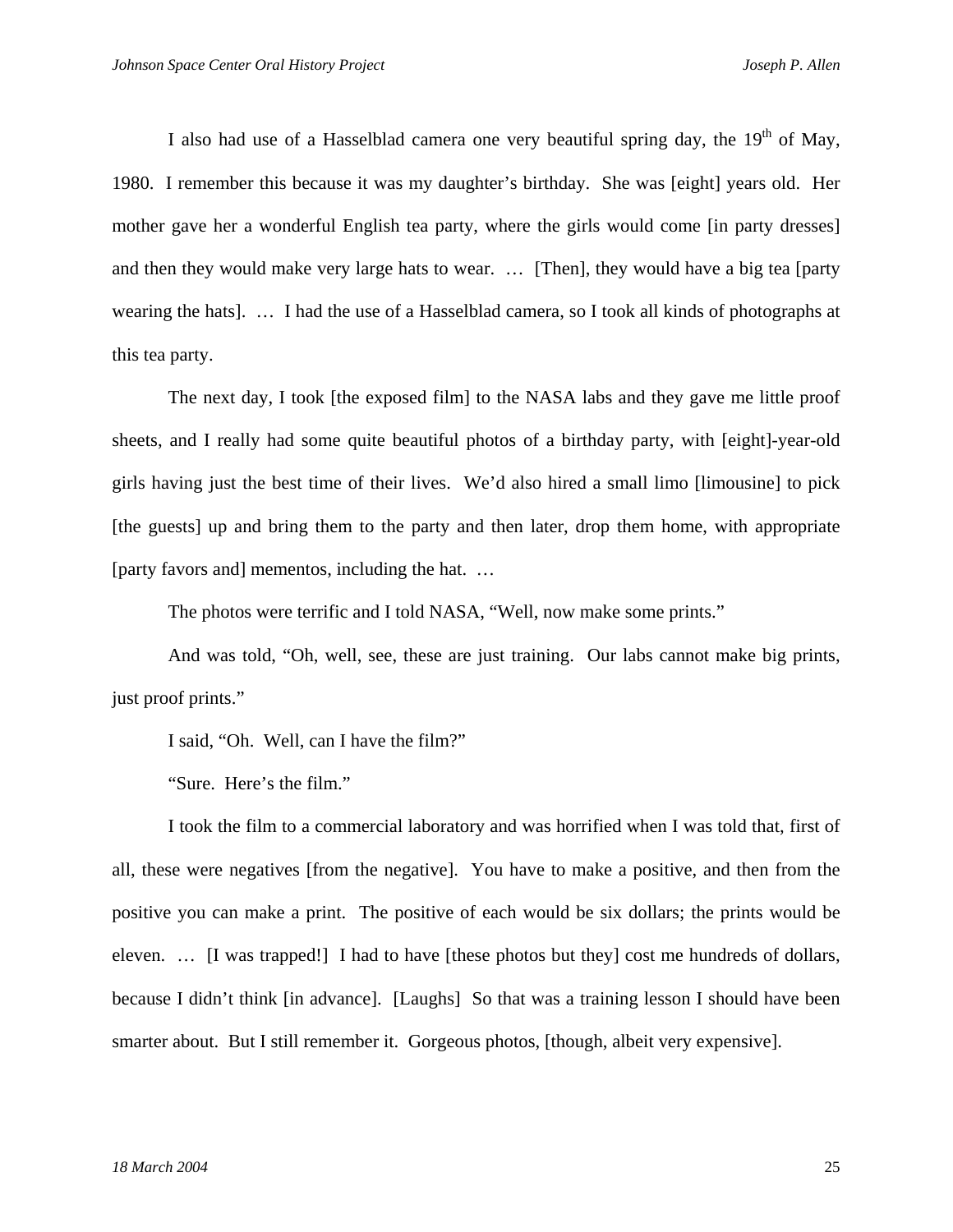The NASA trains people on all sorts of things by giving them workbooks. With the cameras, they give you a workbook with the camera. With the Nikon I was given, which was a flight Nikon, I couldn't understand how to do the delayed shutter release. You press the button, ten seconds goes by, [and the shutter releases—a useful feature] for taking pictures of you and your friends, when you all want to be in the picture. [This is] probably more than you or history wants to know [about cameras]. … I read all through the workbook, the whole thing, which was as boring as sawdust. I couldn't find [the description of this feature].

I went down to a photo store and I asked to see an owner's manual for that same model, and I was given an owner's manual. I looked through it, and it showed me exactly where on the camera body [delayed shutter release] was. I had the camera with me. I looked at it, and there on the camera body was a blank, a plug. There wasn't a button there.

I went back to the photo people and I said, "This is a defective camera. It's been plugged. I want a real Nikon." Well, it had been modified, and the modification had cost tens of thousands of dollars in order to make it more astronaut-proof; such that astronauts [didn't], by mistake, put [the camera] on delayed timing and thus mess up a picture.

I wanted to know then what other modifications. A couple of modifications had been done, none of which was necessary, all of which [were] costly, and I just was very upset with my colleagues. I said, "Cameras are amongst the best tested of complicated tools that we have humans have. They've been tested in wars. They've been tested in violent storms. They've been tested at the bottoms of the oceans. They've been tested everywhere. Why are you making them better?" Well, it was an argument I did not win.

The STS-5 was to be the first time four Americans were together in space. We'd had up to [three] before [—in Apollo and in Skylab—] but that was the max [maximum]. I wanted a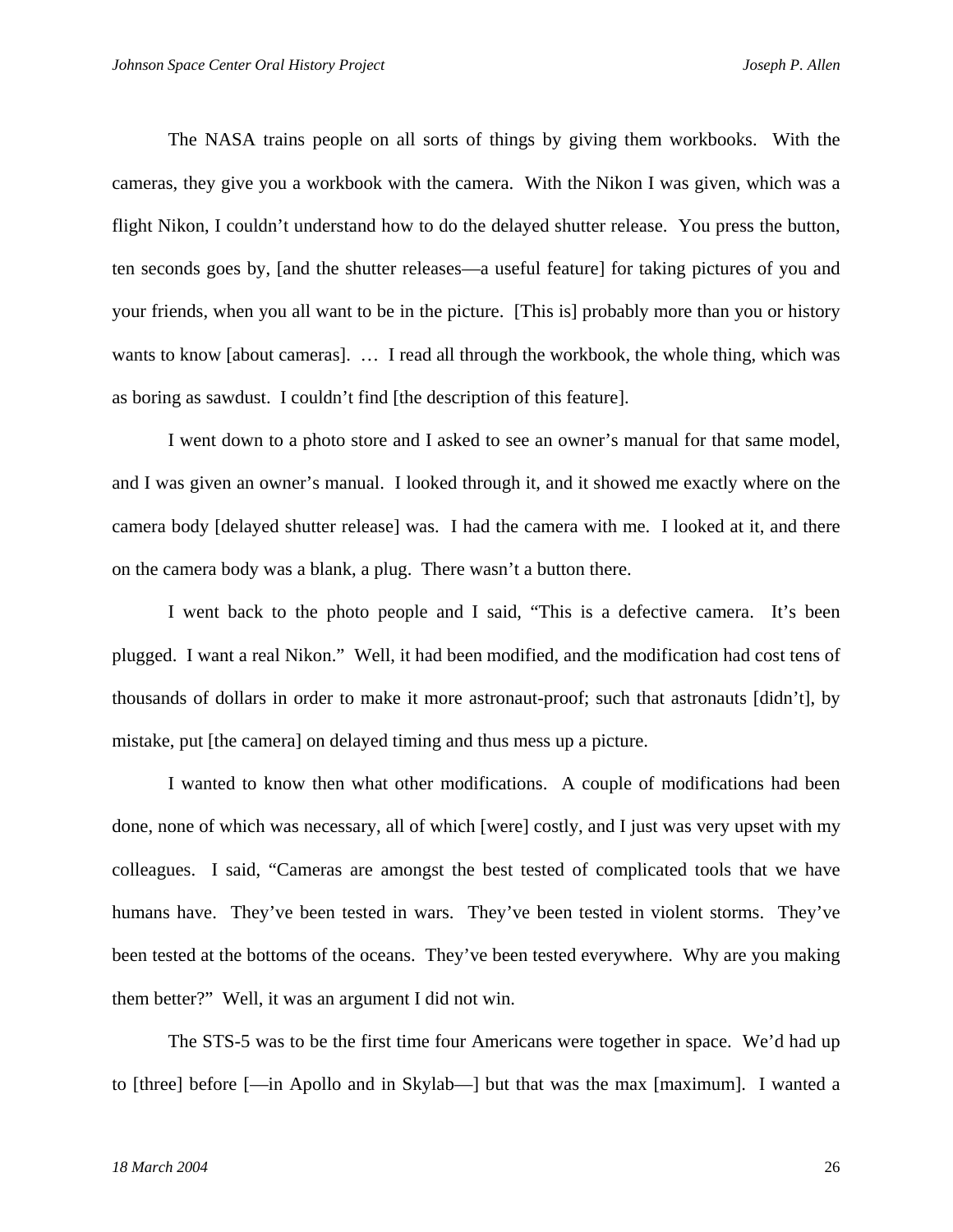photograph of four Americans. Jennifer, this also was a time that was following still on the heels of this very sad circumstance that involved taking of personal items to the Moon and then later selling the items. There was a hearing in Congress that had to involve the Apollo 15 crew, to my bitter disappointment, and was resolved in some way. But part of the resolution was [a set of] very strict rules about what individuals could have or not have of a personal nature [aboard the spaceship, rules] probably followed to this day. And I won't say that they're bad rules, they just are what they are. Sad, nonetheless. …

Perhaps in spite of [the rules] and because I've been a little bit of a troublemaker, but not serious trouble, I went to a camera store and was able to find a very old-fashioned shutter release mechanism. It's a long stem [made using a spring like the shutter release on] an old-fashioned camera, where you go like this [demonstrates]. … So it's just a little mechanical toy that you can thread into the top of the shutter release, and the Nikon camera had still the place you could thread it in.

I took [this device] aboard the spaceship without anybody really knowing it, and it came [secretly] off the spaceship [on my person]. This was [against NASA regulations], and I will readily admit to it. But in the flight photos that came back, there were numbers of photos of us, the four-crew men. [In one, we array ourselves] like the four faces on a face card, with one head going like this, one like this, one like this, and one like this [gestures]. It's a fun photo, [good enough to appear in *Time* magazine the next week]. But this was with a camera that had no delayed shutter release! Not one [NASA] person said a word to me about it, but you knew that the people in the photo shops wondered how in the world those photographs were taken.

A very nice man ran NASA Photo for many years—I know his name; I'm not going to give it, because I don't want to incriminate him. When he retired, I gave him [that secret shutter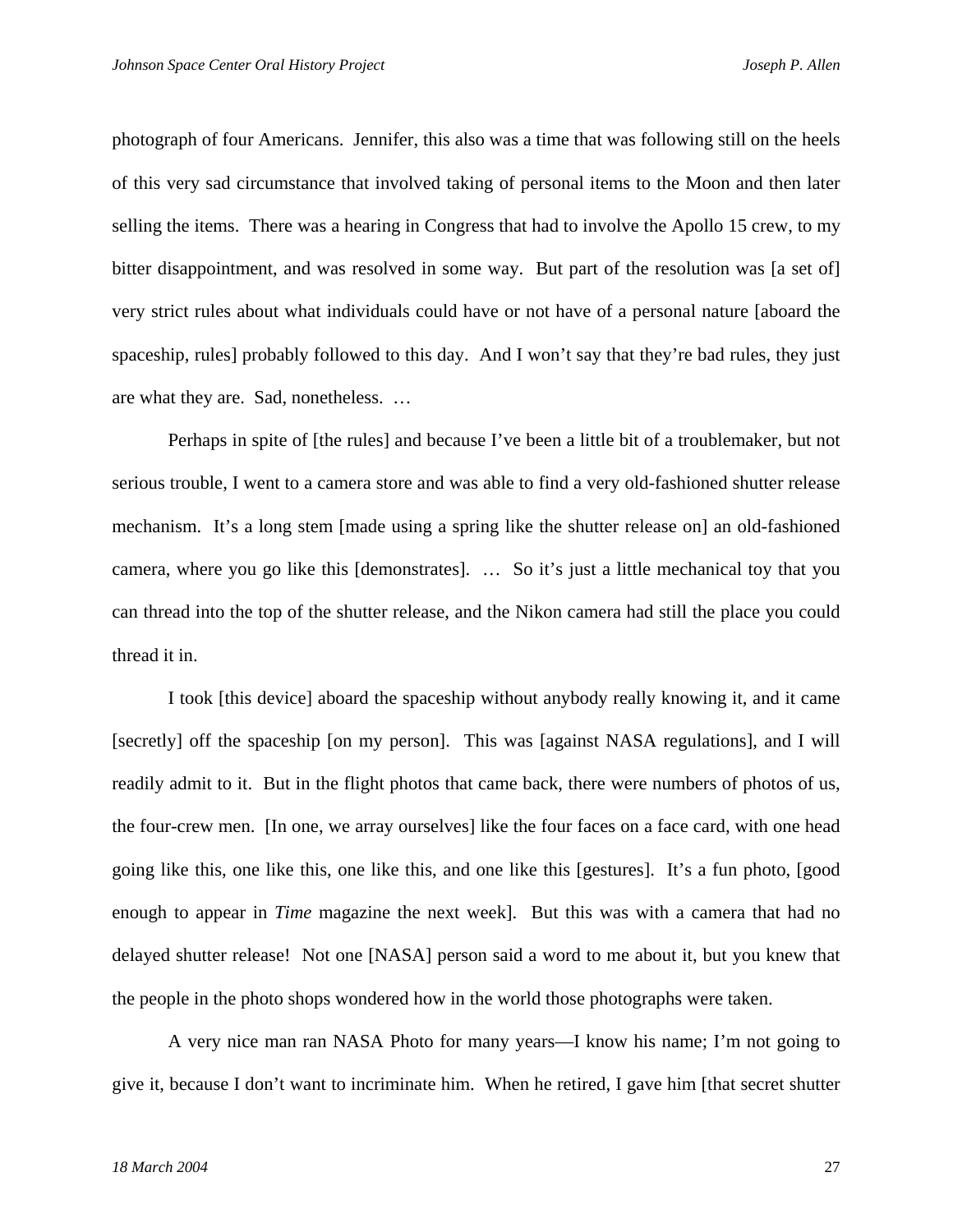release] device—a flown object. I'm not certain he's still living, but if he is, I can guarantee it's one of his favorite things. Because I knew he knew how I'd [made that photo]. He just had to know how I'd done it.

In that flight there was also photography taken [using only] available-light. Gorgeous photographs of astronauts in [natural] light, which really pleased me. Again, NASA Photo [had] said, "Well, no, Hasselblads are for taking pictures out the window." And I'd used several frames to take photos of people inside, and they were quite good photos.

… I flew to space on the middeck. I would assert I'm probably the first "passenger" to go to space. I had no duties at all on the outbound journey nor on the inbound journey.

On the inbound journey, it was clear to me that we were not flying for very long, we shouldn't be too deconditioned. If I were not to strap into the middeck, I wouldn't be a threat to my fellow shipmates, because if I fell to the floor, or for that matter, even passed out, I wouldn't endanger them in any way. So I decided, and my fellow crew members said it would be fine, I just would come home standing up in the aft part of the flight deck. I had my cameras there, and I took some wonderful shots through the window and several of those were in the book, *Entering Space.* There's a wonderful one of Bob Overmyer's face being silhouetted by the orange glow outside of reentry, and there's another one of Vance Brand. Then there are several photos taken out through the top, the ceiling windows of the plasma coming back together behind the Orbiter, and the engineers were very interested in that. They'd never seen it before. [All of these were "first time" photos.]

I did one other thing that I'm just very pleased about. The first time we did an OMS [Orbital Maneuvering System] burn—it's to change your orbit ever so slightly, after we were safely in space and the payload bay doors were open—you do the countdown and [fire the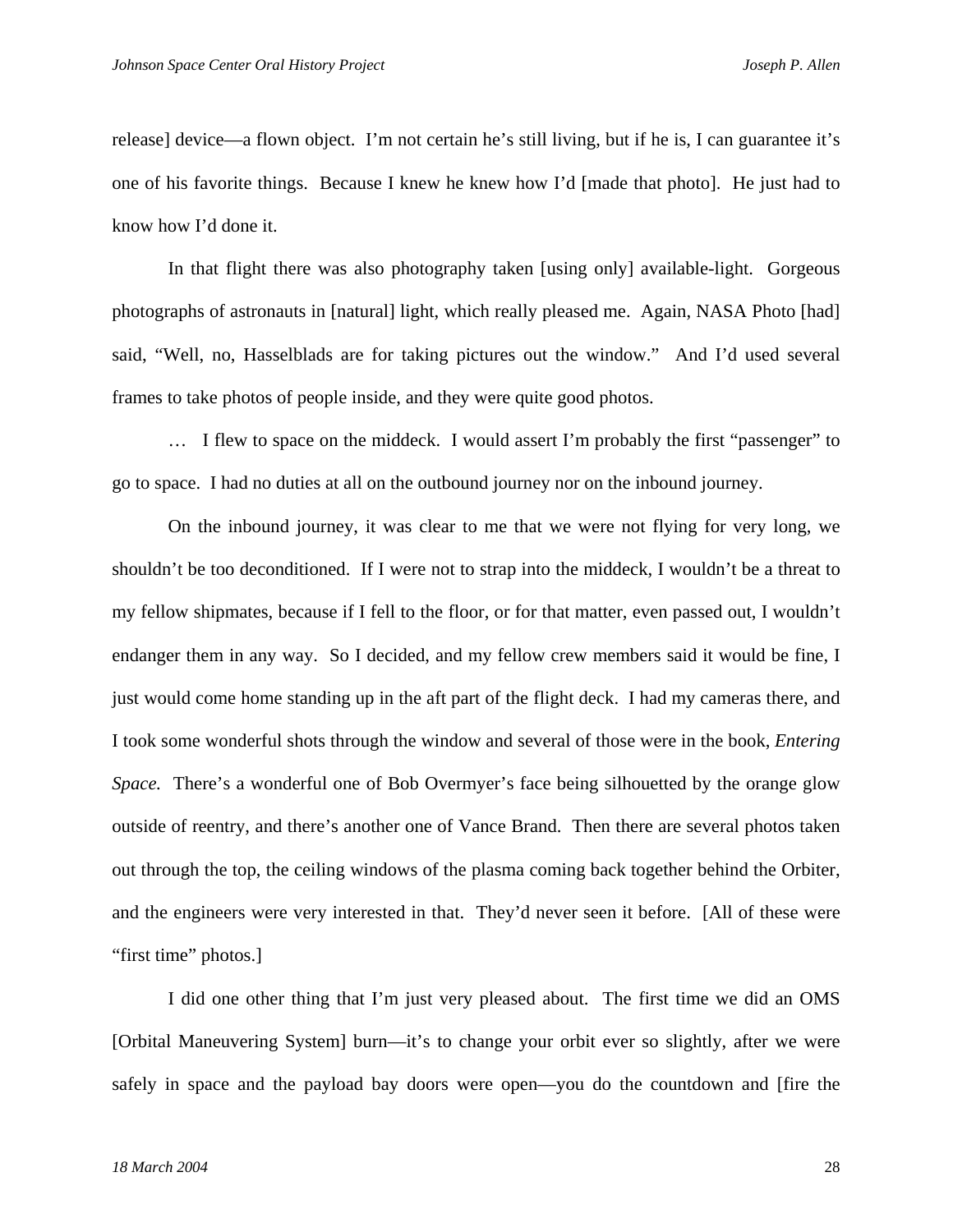engine]. Since the burn was being done by Vance and Bob Overmyer, Bill and I had only to just look out the back and see at T-minus-zero the OMS engines ignite, and to my astonishment, it looked like the back of the Orbiter blew off. It just went [demonstrates], this enormous flash of light—[totally unexpected]. You hear kind of a "whump" of the engine starting, [and see] a flash of light. It just is there and then it's gone, even though the engine continues to burn.

I later learned there's a reason for that. The engines are started rich, more fuel than oxidizer, in order to make sure a clean burn starts, and then [the mixture is] made lean again, such that everything gets burned and there's no light at all. You would think there would be light from a rocket; there's none, at least looking out the back.

Every OMS burn from that time—I mean, we did maybe four or five during that mission—with every one, I would have a camera and at T-equals-zero I would take a photograph. To my astonishment, one of those photographs has the flash on it. [The] "OMS burn" [photo is] in the *Entering Space* book, [and] in several NASA publications. [It turns out] the flash lasts for only a fifth of a second, [a fact] we can tell that from video, TV cameras, camcorders. About a fifth of a second. The exposure of a camera is a sixtieth of a second, so you have to put a sixtieth of a second right during that fifth of a second, which is virtually impossible to do. But I got very lucky and was quite pleased by that result.

ROSS-NAZZAL: Can we take a break for just a second? I need to change the tape.

ALLEN: Yes.

[Tape change]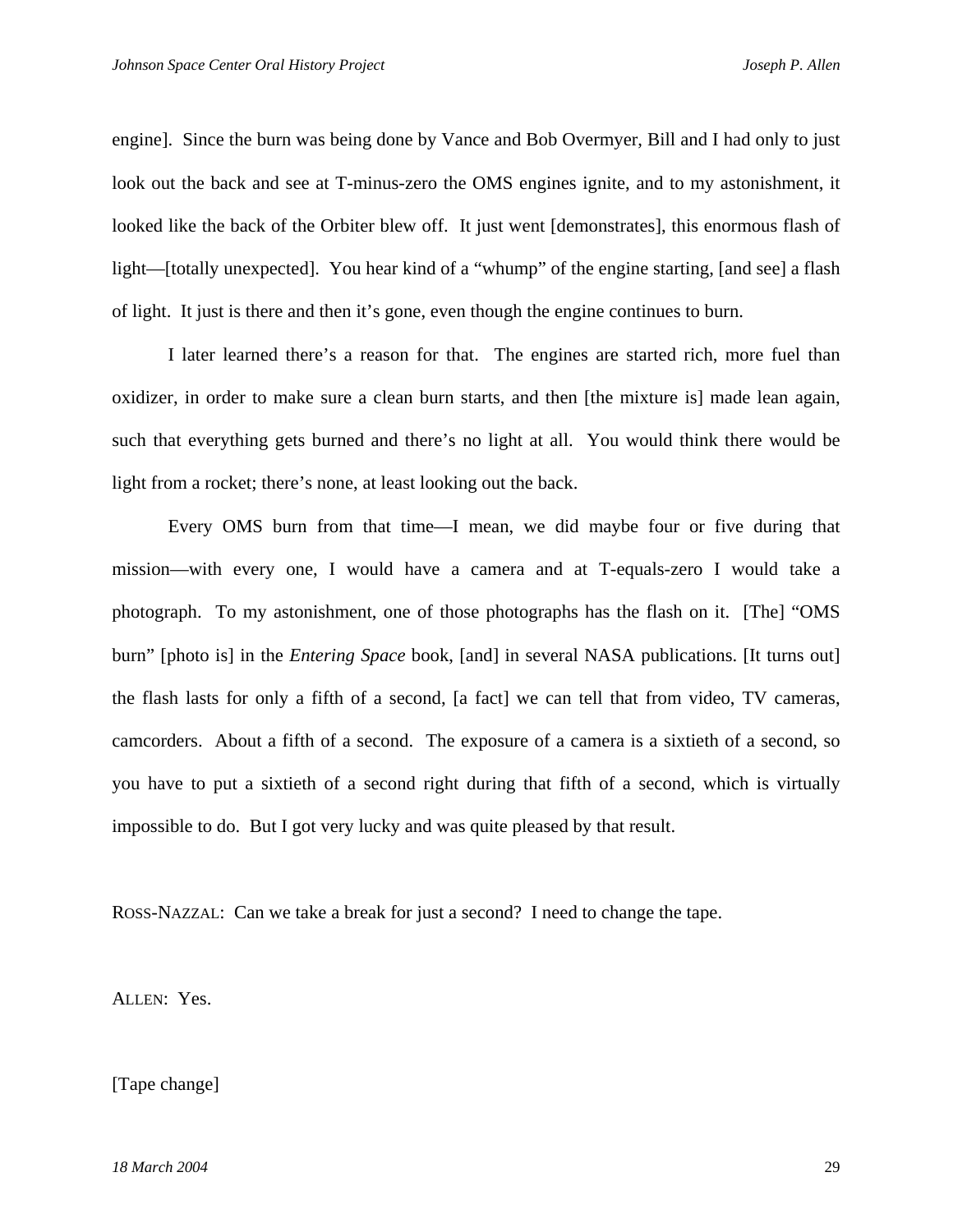ROSS-NAZZAL: You were talking about the photos on STS-5. I'm curious, do you have a favorite photo that you took on that mission?

ALLEN: I don't think so. I mean, there's several that I like very much, possibly of just various individuals. I don't know. Well, of course, the photos of the Earth are beautiful, but everybody's gotten gorgeous photos of the Earth, depending upon where you are. STS-5 was in [a low inclination] orbit, so we weren't over the really spectacular parts of planet Earth, so I can't claim any one photo that is remarkable of the Earth per se. So again, it's mostly just of things around the spaceship.

 I very much like the ones of the glow during the reentry. There are a couple of amusing ones taken by my shipmates of me with orange juice, but I mean, those amuse me. They've been used in various science classes, by the way. I have several that I use in science classes to talk to young people about the zero gravity, and it's a good illustration for that. …

 I do have a photo from the STS 51-A that is the only photo that I've taken but I'm also in, and it did not use a delayed timer. By then we had the delayed timers back on the cameras. … I [took] a photograph of Dale Gardner during the spacewalk, and I'm reflected in his helmet, taking the photo. That's pretty neat.

Let's see. Other things about STS-5 per se. Oh, there's so many things to remember, Jennifer. One is, we flew aboard *Columbia*. It was fresh off its flight from STS-4. It still was equipped with ejection seats, and I remember very well the flight techniques meeting where the subject of ejection seats came up, and the four crew members were in this meeting, and Vance Brand had already stated going in that the ejection seats would be pinned. Both Bill and I had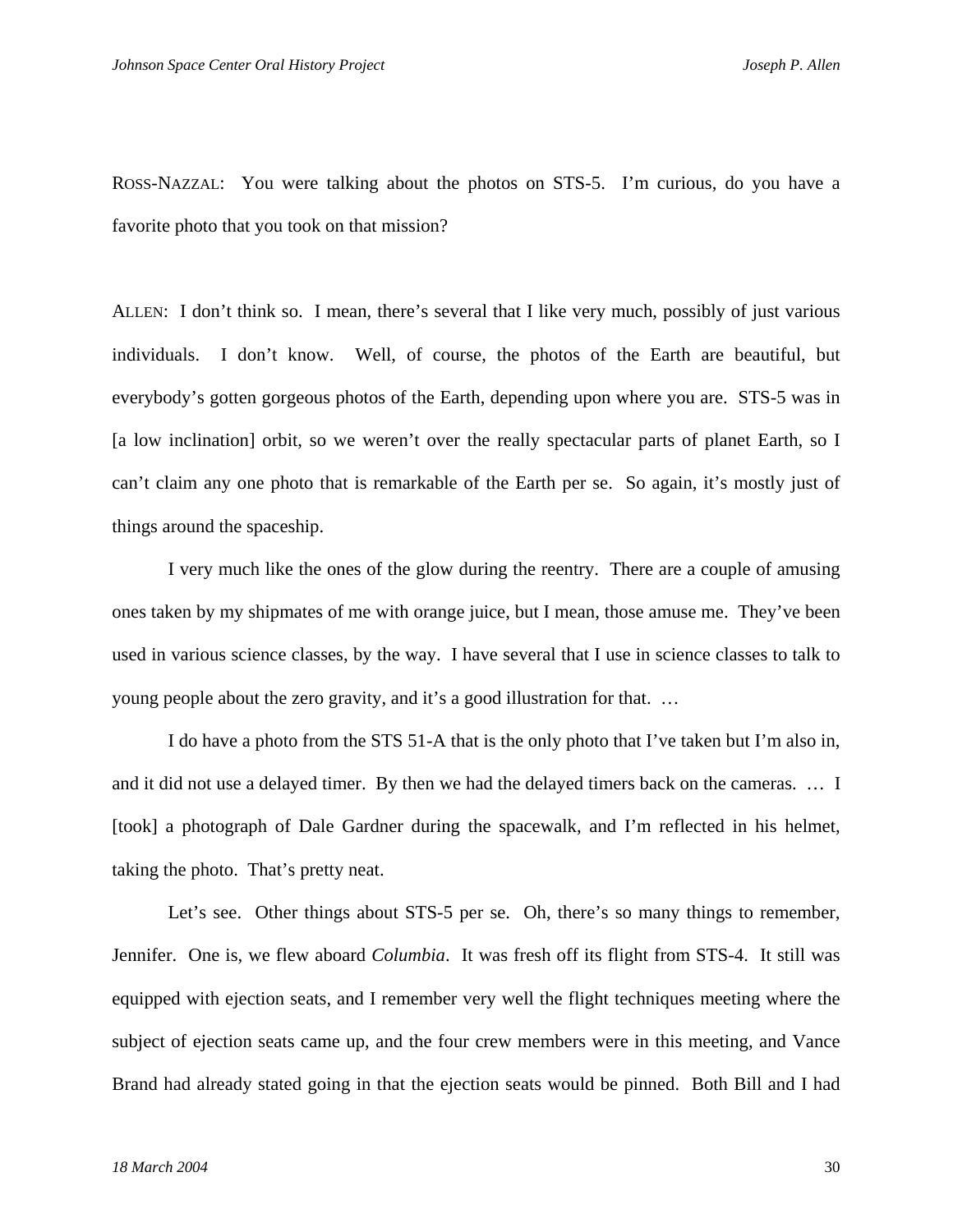said, "Vance, it does not disturb us. If it's down to nobody gets out, or two get out—," [but] he was adamant about it; they were going to be pinned. He said, "That's not a choice," and he stated it categorically in a flight techniques meeting, and NASA officials did not argue with him.

 Do you know what I mean by pinning them? Such that they cannot be used as ejection seats, regardless, that even though they are indeed ejection seats, with explosives, etc., etc., he could not have effected an ejection for Overmyer and Brand.

 He later said to me, "Joe, this is not a selfless decision on [my] part." "Indeed," he said, "it's selfish, because I could not live the rest of my life knowing that [I survived and you didn't]. I couldn't do it. I don't think Bob could either." He said, "I have some historical evidence as to that's being a true statement. I don't just surmise it." He had been a test pilot in England for a while, and some of the English bomber airplanes enabled the pilots to get out, but not the gunners. So there was a small body of data that involved psychological studies done on individuals [who] had escaped, but by escaping, had left their shipmates to a certain death. They had been definitely tormented, in terms of what the data showed, for the rest of their lives. So it was not a good solution. Vance was aware of that [data], and he didn't want to be another bit of statistic in that [database—a decision I thought was gracious]. He said it was selfish; I didn't think it was selfish at all. But that was just maybe a difference of terminology there.

 All four crew members were, of course, part of the press conferences prior thereto, and the news was still very interested in this. First operational flight, first time four people would be there. "Commander and pilot, we know what you're going to do. Lenoir, what are you going to be doing?"

"Oh, I'm the flight engineer," and he would describe it.

"Joe Allen, what will you be?"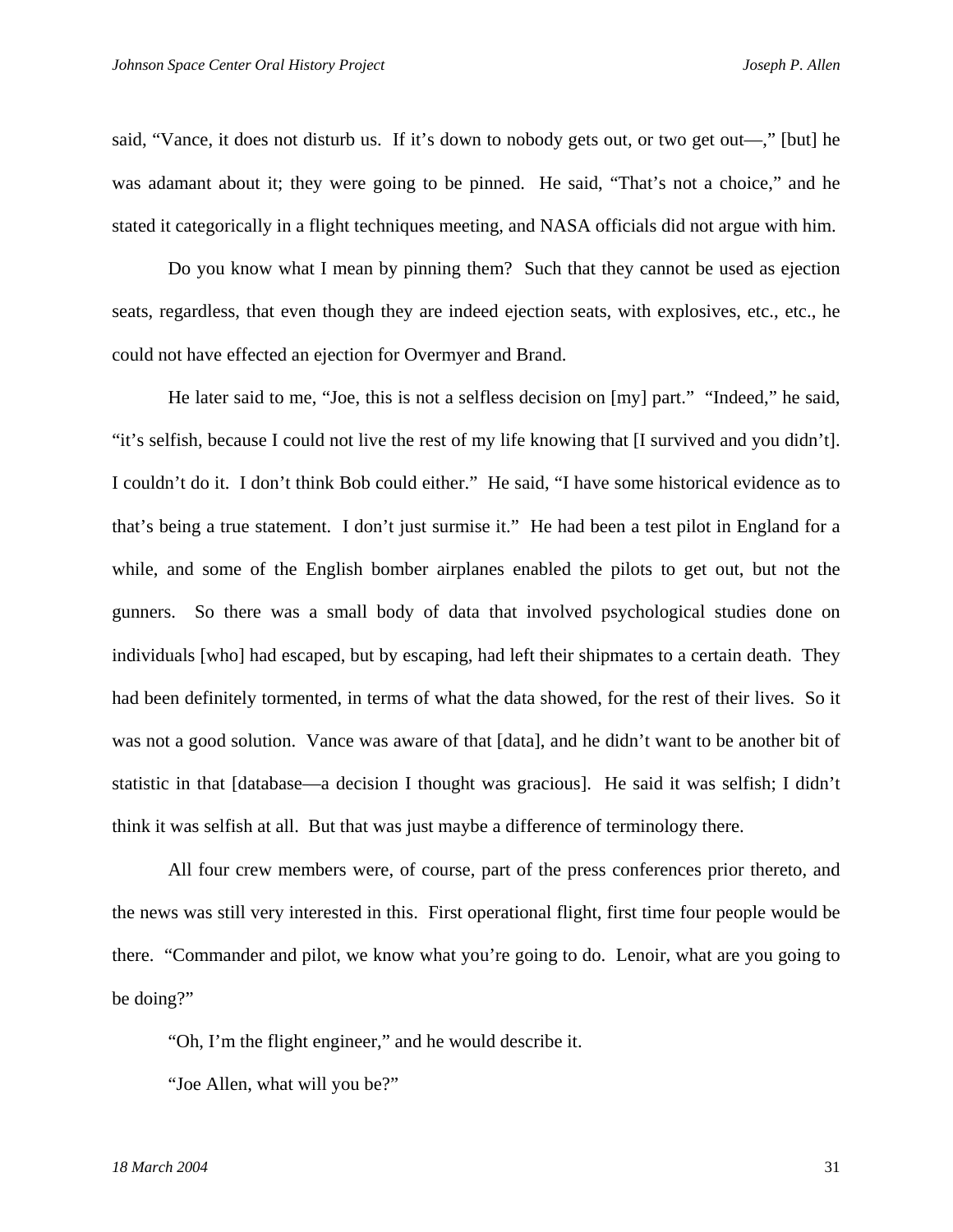And I said, "Well, I'll be actually, in a sense, a passenger. I'll be in the middeck, but I've requested of my shipmates that they not send any radio transmissions or ask any questions on the intercom that end in the word *that,* like, 'What was that?'" [Laughs] "They will be very specific in what they say."

And they said, "Well, what are your duties going to be?"

 And I said, "Actually, I think I'm just in charge of religious activities," which was a little bit flippant on my part. If I had it to do again, I wouldn't have said that. NASA public officials were a little distressed I had said it. But it turned out that there were several letters that NASA received from followers of Madeline Murray O'Hare stating that the government should not speak [on] religious [matters]. You know, completely mistook what I'd said, and actually thought I was going to be in charge of religious activities. I thought, "Oh, Joe, you're stupid for having done that," but it was too late.

 Let's see. As crews did just prior thereto and have done since, we went to the Cape several days before the launch, hung out in the crew quarters, as crews always do, and then loaded aboard the crew vehicle to go out to the launch pad.

In the couple of days prior thereto, there had been some security threat. I have no idea what it was, but we were told there'd been some security threat and, as a result, there were members of SWAT [Special Weapons and Tactics] teams that were there. … We didn't think much about it. But, to my surprise, when we came down and got into the van [to take us] from the crew quarters [to the launch pad], sitting in the van was a man dressed all in a black uniform, with a helmet, carrying an automatic machine gun. You know, [he] just said, "Hello. Don't mind me." …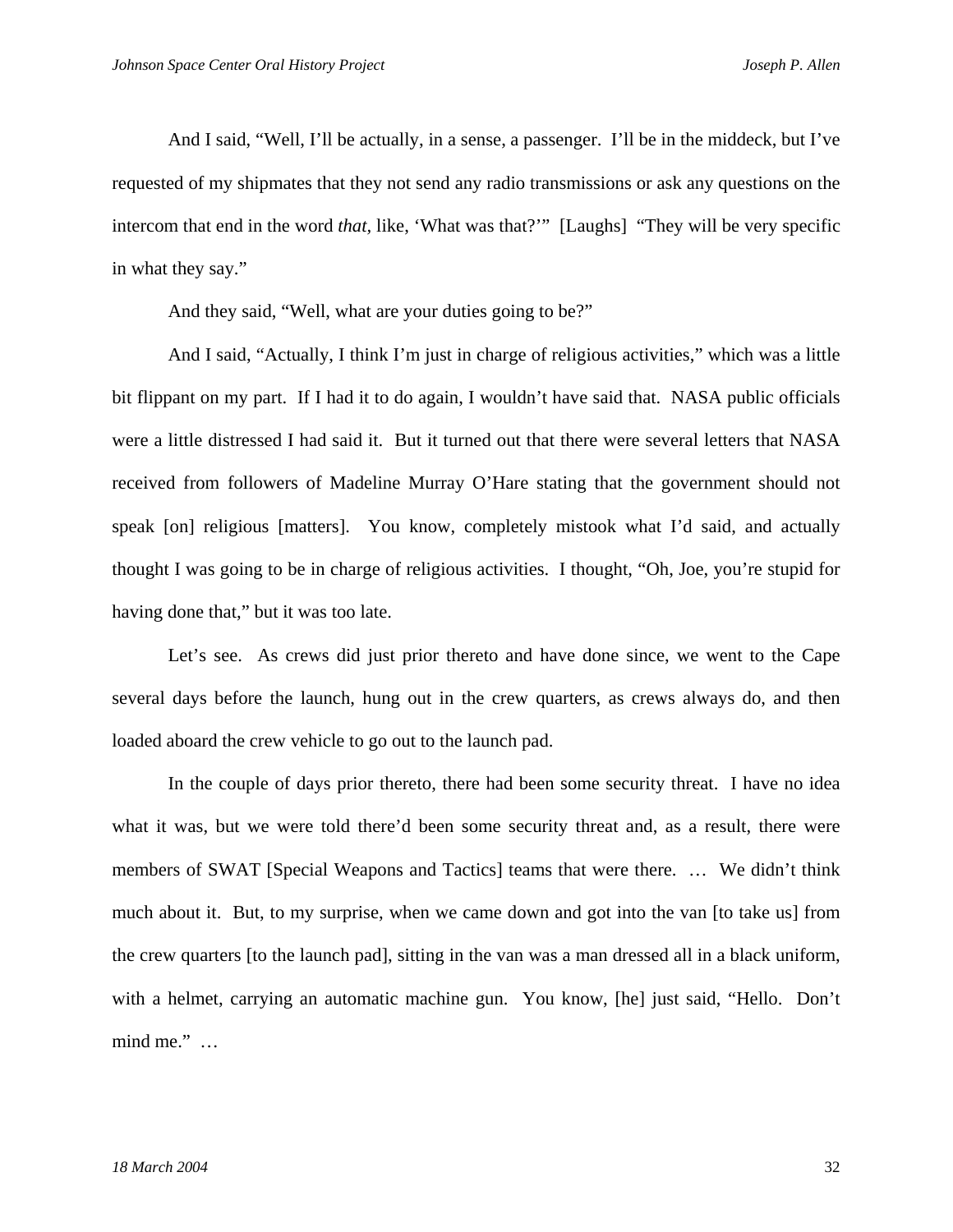George Abbey loaded with us in those years and John [Young]—did John come with us? I can't remember. But George was there, and I think maybe John was there as well. He was the head of the Astronaut Office by then. I turned to George and I said, "George, your employee tactics are rather heavy-handed. We *are* going to go through this launch. Don't you worry about it." [Laughs] He was somewhat taken aback that I was accusing him of having posted the guard to make sure we go through this launch. Even George thought it was pretty funny.

Let's see. The launch day—and you will have to help me, dear friend. I think it may have been the  $11<sup>th</sup>$  of November. Was it?

ROSS-NAZZAL: Yes.

ALLEN: We were to launch on or around seven in the morning. Do you have that?

ROSS-NAZZAL: I don't have that, actually.

ALLEN: I think, Jennifer, I'm correct in stating that we were the first Space Shuttle launch that went right on time. We didn't have one hiccup, not one delay, no nothing, and we went bang—on time.

 We were told the night before that a Russian spaceship had actually changed the timing of its orbit somewhat and would come right over the Cape at exactly that time. [Because we did] launch on time, I suspect there are some photographs that could be found in the archives of the Soviets, of us coming off the ground. I have no idea, but clearly they intended to at least watch us do it with their own eyes, which was pretty interesting. What they, the Russians, did not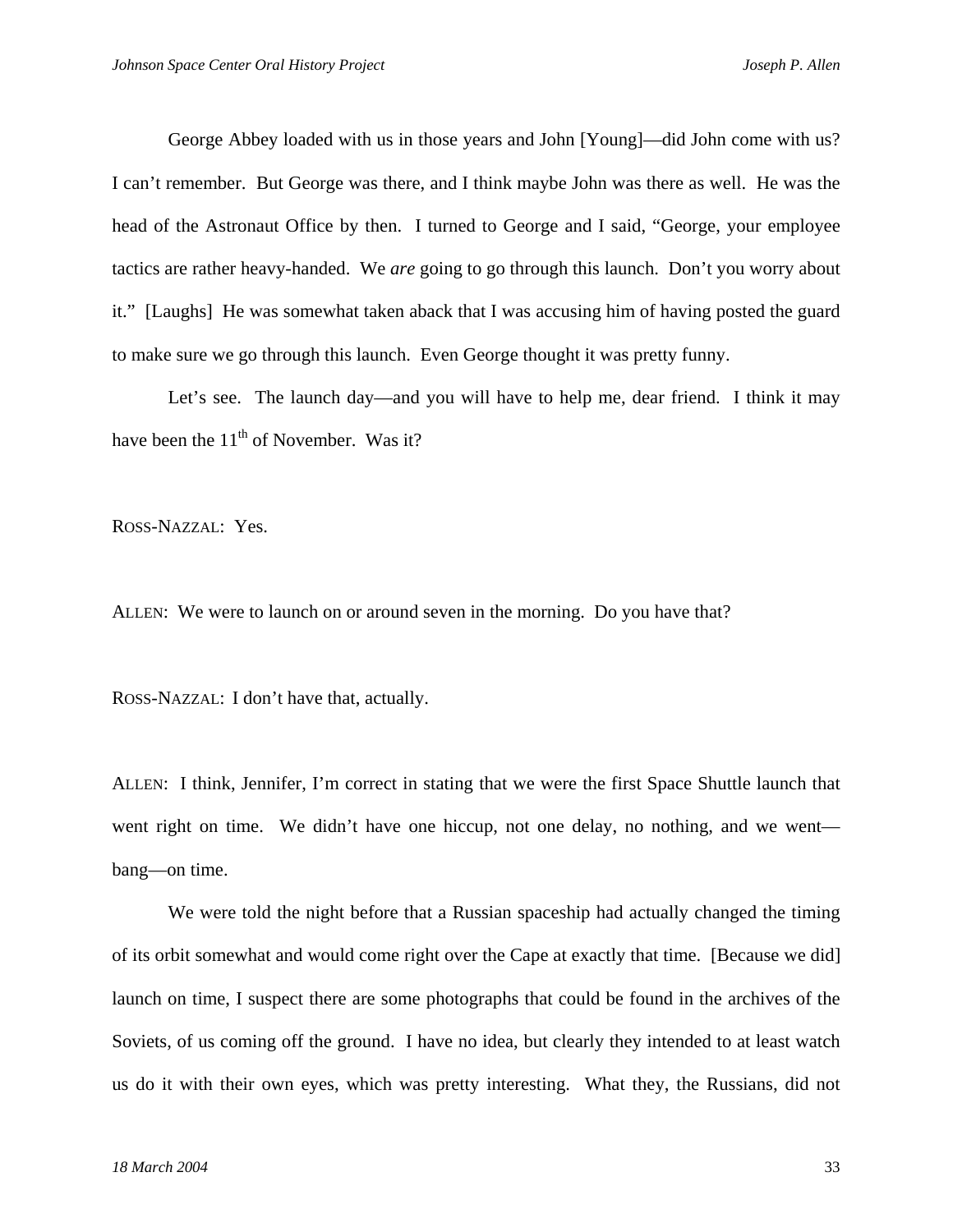know, nor we, on that [very same] day, the Premier of Russia died, and I think it was [Leonid] Brezhnev.

ROSS-NAZZAL: I think you're right.

ALLEN: And when we got back, the front pages [of] all the newspapers are [about his death, not about our space launch]. Not that I much cared. There was maybe a little blurb, a little photo of us in the lower corner of some newspapers, but we were pretty much second-page news, with the exception of my hometown [paper, the *Journal Review of*] *Crawfordsville, Indiana*, [where] I was [on] the front page [story].

 This happened in 1982. When I was selected in August of 1967, this same hometown newspaper had carried on the front page the next day an account of the calf-judging contest at the county fair, and only on the back page was a small article about a local native, a young man from Crawfordsville, selected to be an NASA astronaut. My mother knew the newspaper editor very well, and she called him, quite upset. She said to him, "Harold, you know my son Joe was selected as an astronaut. I think that's very important news, and there's practically nothing."

 And he said to her, "Harriet, you know perfectly well we're a small town, we're a very small newspaper. If you want a story about your son Joe in the paper, you're going to have to write it yourself." [Laughs] ... But even our town had progressed some, because they wrote the stories [about me] some years later and my mother didn't have to write [them] herself.

 My overall recollection of the flight is it was so extraordinary, and so short and I was in kind of a mental saturation for the whole thing, that I could hardly believe the beauty of it and the grandeur of it. … In the course of these oral histories, Jennifer, I suspect there's a division,